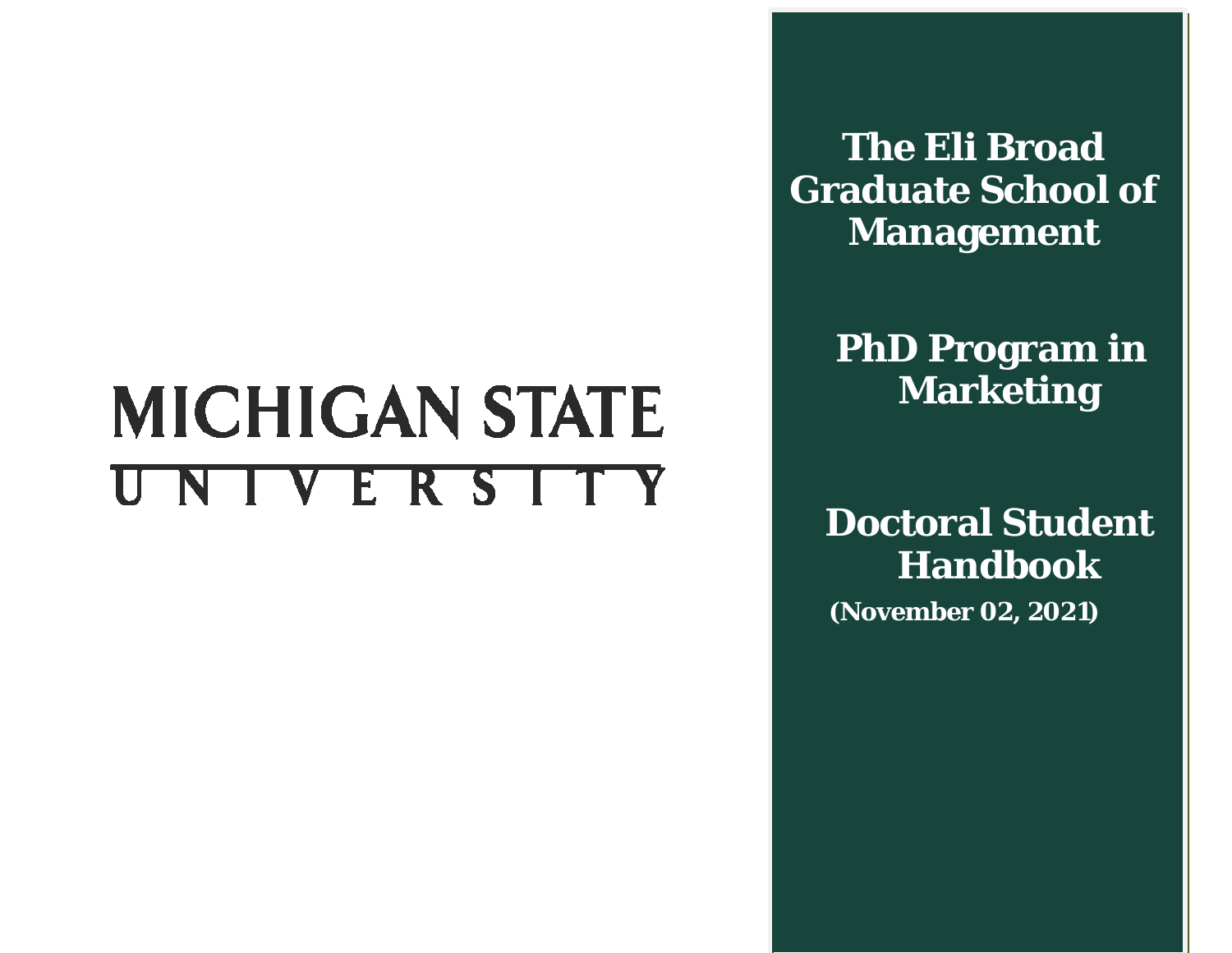# **TABLE OF CONTENTS:**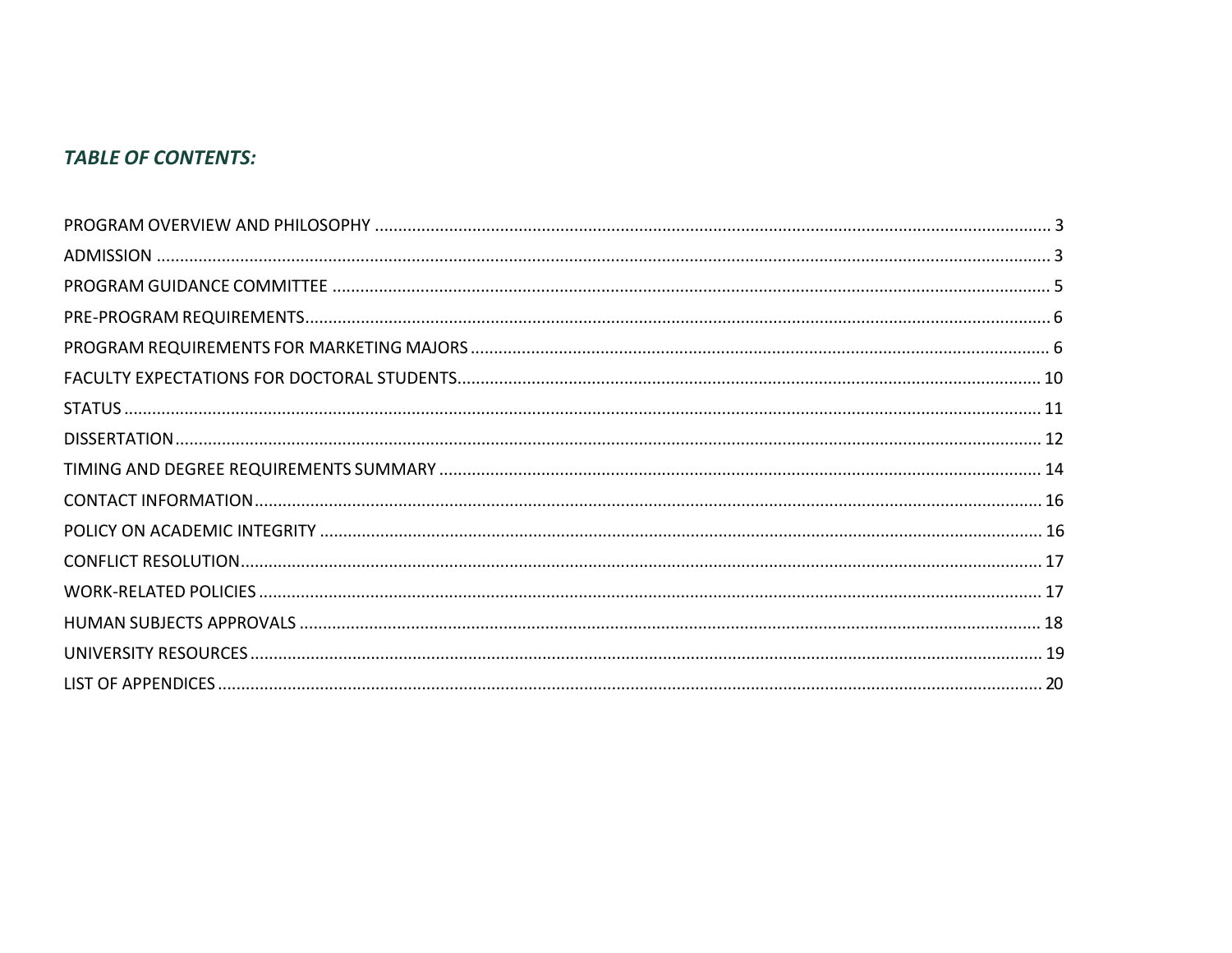# **I. PROGRAM OVERVIEW AND PHILOSOPHY**

The Department of Marketing creates knowledge by doing empirical research at the "state of the science" and translating it to the practitioner's "state of the art," while developing transformational marketing leaders who make business happen. Core competence is in the exercise of managerial and strategic marketing, with focal areas of emphasis in 1) Market Research and Analytics, 2) Sales and Business Development, 3) Customer Experience and Relationship Marketing, 4) New Product Development and Innovation, and 5) International Marketing.

The Broad College's Marketing Department has had a long tradition in the development of new thinking and practical successful implementation of new techniques in the practice of marketing management and marketing strategy. This ranges from macro efforts in broad organizational design both in domestic and global markets for both established and innovative products, as well as micro-strategy for the management of salesforce effectiveness and service recovery.

Members of the Department who teach in the doctoral program are active in cutting-edge research, while remaining in active contact with realms of practice. Each of the doctoral seminars offered by the Department reflects a combination of technical expertise and field-level experience. The Doctoral Program in Marketing is a scholarly research based program. It prepares students for academic careers in research, teaching, and service at institutions of higher learning. The Program's goal is to provide students with an educational foundation that will enable them to contribute to the marketing discipline through the development, integration, and dissemination of knowledge. Research leading to superior knowledge is the engine of value creation that makes a university valuable to society (academic, student, and business constituencies). Thus, generation of new knowledge through scientific research, and its dissemination are major thrusts of leading universities.

# **II. ADMISSION**

The requirements for admission conform to those of The Eli Broad Graduate School of Management. These are detailed in the Academic Programs Catalog, under the section Doctor of Philosophy Degree in Business Administration (see [https://reg.msu.edu/AcademicPrograms\)](https://reg.msu.edu/AcademicPrograms/). Prospective candidates are encouraged to read that section thoroughly. The Graduate Management Admission Test (GMAT) is required for admission. Note that the Graduate Management Admissions Test (GMAT) is preferred, but Graduate Record Exam (GRE) scores will also be considered. The Test of English as a Foreign Language (TOEFL) exam is required for all international students for whom English is a second language. The average GMAT scores for students entering in the last few years have been in the upper 600s and 700s, and the average graduate grade point was 3.75 out of 4.0. Applications with a TOEFL score below 105 (internet test) will not be considered.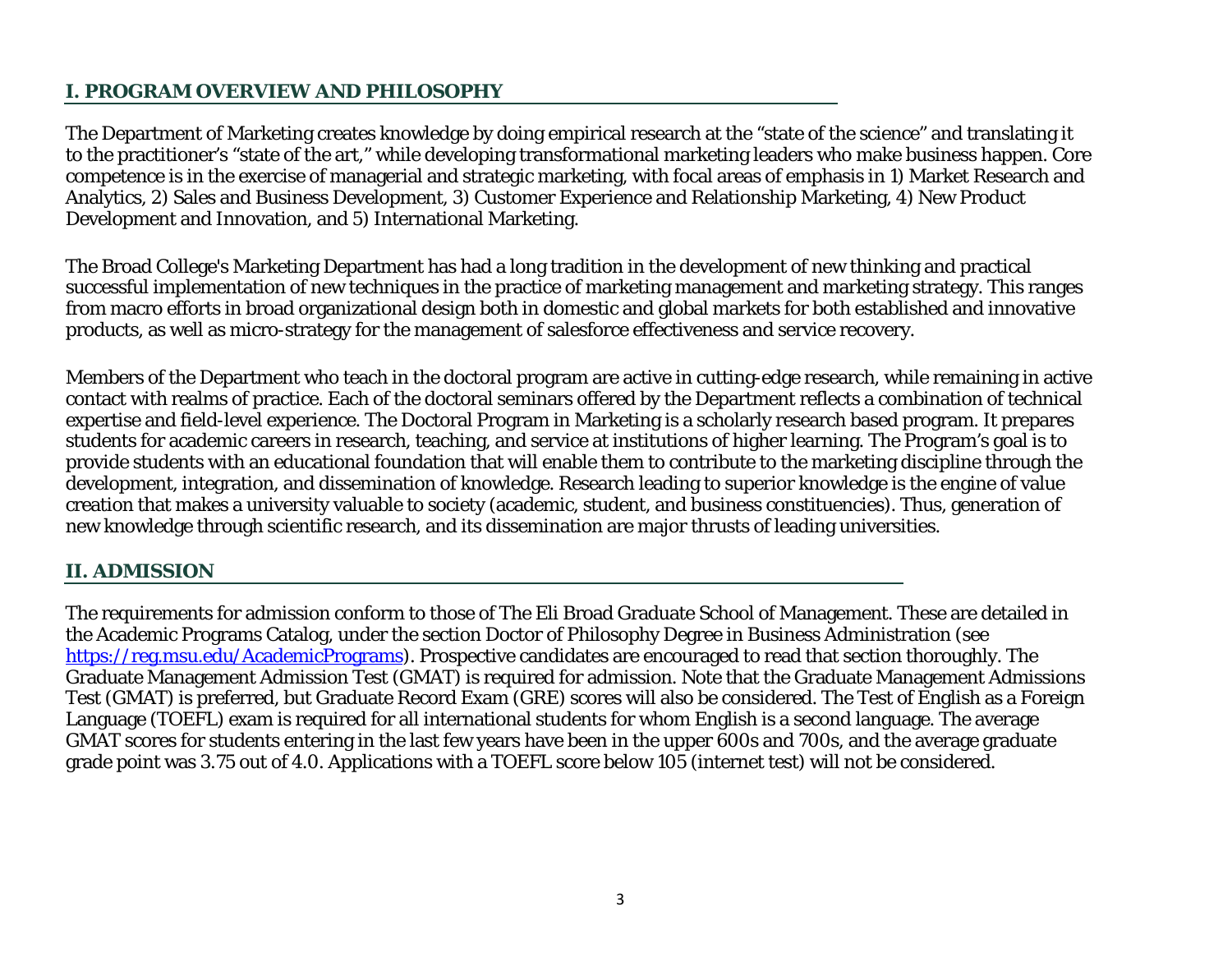# **Application to our program requires:**

- 1. A completed on-line application for admission to graduate studies at MSU with fees paid. The application form can be obtained on-line from https://admissions.msu.edu/apply/graduate-students
- 2. College transcripts showing grades received while pursuing all prior undergraduate degrees as well as graduate degrees.
- 3. Three letters of recommendation must be submitted in support of your application for Ph.D. study. No particular form is required. The purpose of the recommendations is to yield an assessment of your scholarly potential from those who can attest to your readiness and aptitude for doctoral studies and significant scholarship. Normally, these are your former supervisors, instructors, or research colleagues.
- 4. Standardized Test Scores: The Graduate Management Admissions Test (GMAT) is preferred, but Graduate Record Exam (GRE) scores will also be considered. International applicants only: the Test of English as a Foreign Language (TOEFL). English language requirements for the program are the same as those for the University. Applicants without full native fluency in English must fulfill proficiency requirements as defined by the University (https://grad.msu.edu/englishlanguage-competency). The program does not allow provisional admission; applicants must demonstrate proficiency prior to admission.
- 5. In addition to the application form for graduate study admission, a letter is required indicating your reasons for entering a doctoral program and your objectives upon completing the program. This letter should be sufficiently detailed to provide the admission committee with an understanding of your qualifications, your primary interest area within marketing field, why you believe the program and faculty at Michigan State University fit your interests and commitment to an academic career. Please provide as much detail as you can on your research interests and evidence of research capability, as well as your understanding of the demands of doctoral studies. This statement should be no longer than two pages (double spaced)

A committee of 4-5 faculty members forms the admissions committee that screens applications. In addition to standardized test scores and prior academic work, we also examine the fit between our program and the applicant's interests based on the applicant's goal statement, letters of recommendation, and previous work and/or academic experience. We review applications in the Spring semester for admission to the program in the Fall. We normally admit about one to four students per year in order to preserve an appropriately low faculty-student ratio. Admissions standards and procedures conform to the equal opportunity and affirmative action policies of MSU.

# *Financial Assistance:*

Financial assistance for students in The Eli Broad Graduate School of Management is normally available to all admitted applicants, including international students. This is primarily in the form of **half-time graduate assistantships**. Graduate assistants typically work 20 hours per week in teaching and/or on research. These assignments are made on the basis of the instructional needs of the department and requirements of current research projects.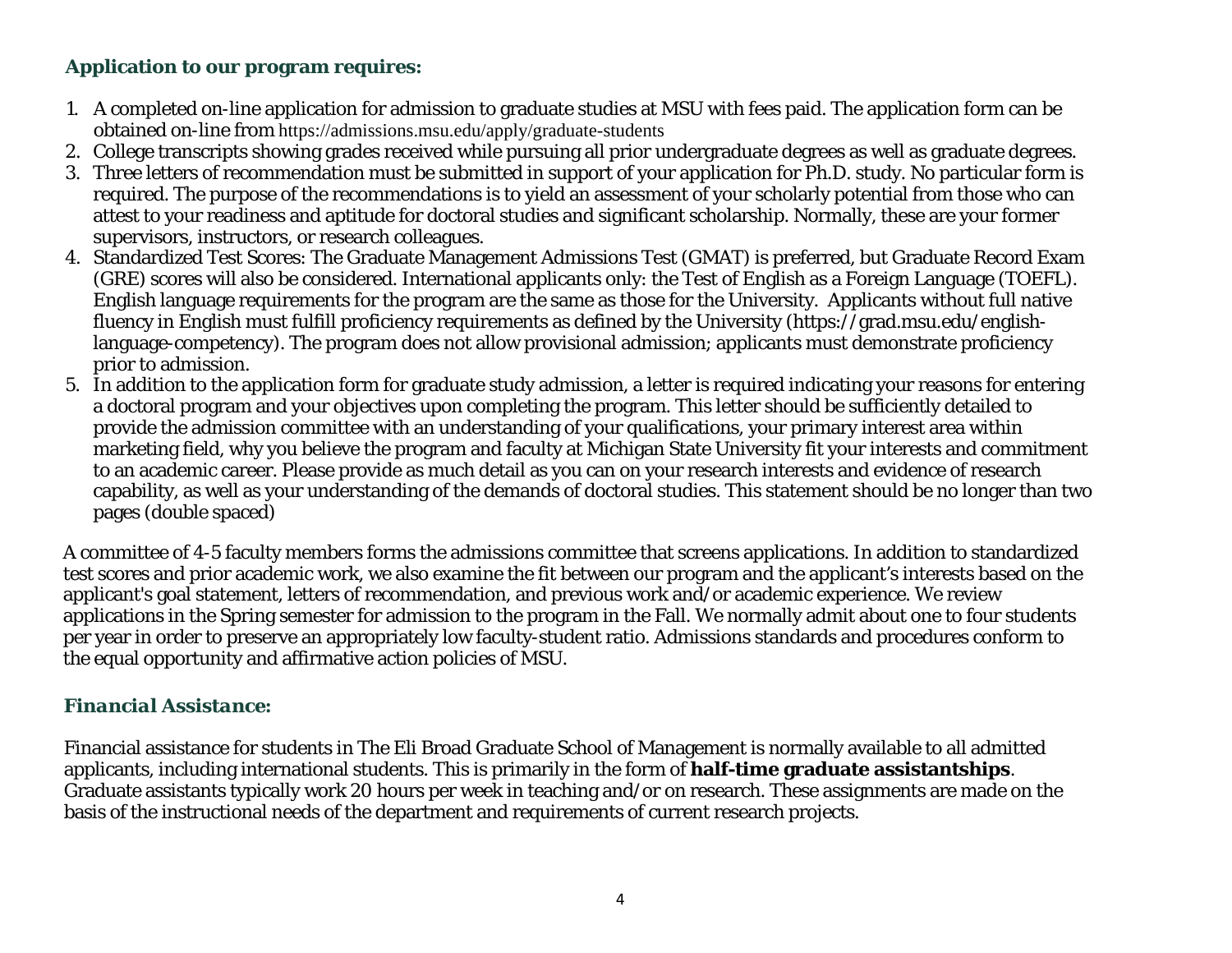Any student who receives an assistantship receives tuition support for a normal doctoral load (9 credits for each of fall and spring semesters and 5 credits in the summer), individual health insurance, in-state status, and a bi-weekly stipend. In addition, teaching and/or research are usually supported in the summer. An applicant who wishes to be considered for financial assistance should complete item #12 on the Application for Admission to Graduate Study. For additional information on financial aid, including student employment and loans, see the current edition of the MSU Graduate Catalog.

# *D. Application Deadline*

The deadline to submit a doctoral program application is **December 9th** for those beginning in the subsequent Fall Term. While this is the official deadline, you are encouraged to submit all application materials, including transcripts, test scores (GMAT and TOEFL), statement of intent, and letters of recommendation, as early as possible. It is highly recommended that application packets are completed prior to the end of the month preceding the deadline. International applications should be submitted well in advance of the proposed enrollment date.

# **III. PROGRAM GUIDANCE COMMITTEE**

Each student has a Program Guidance Committee to provide academic guidance and program approval. This committee works with the student to ensure that courses and research activities taken are appropriate for the student's development and meet all program requirements. Steps in the process are as follows:

- 1. On entering the program, each student is assigned to a Doctoral Program Advisor for his/her major to specify first year courses.
- 2. Within the first year, this advisor and the student together select the Program Guidance Committee by adding two or three additional faculty members from the department. The advisor becomes the chairperson of the committee (See Doctoral Program Guidance Committee at https://hr.msu.edu/policies-procedures/faculty-academic-staff/facultyhandbook/guidance\_committee.html). The department Doctoral Program Committee acts as the Program Guidance Committee until a committee is selected.
- 3. The Program Guidance Committee and the student work out the complete course structure of the student's program, write it on the Report of the Guidance Committee form, sign the Report and submit it to the department Doctoral Program Director by the end of the student's first academic year (May 15). The Doctoral Program Director must approve the program of study and submit it to the Dean's Office for final approval.
- 4. The Program Guidance Committee may be changed at the request of the student or any committee member by a majority vote of the current Doctoral Program Committee members.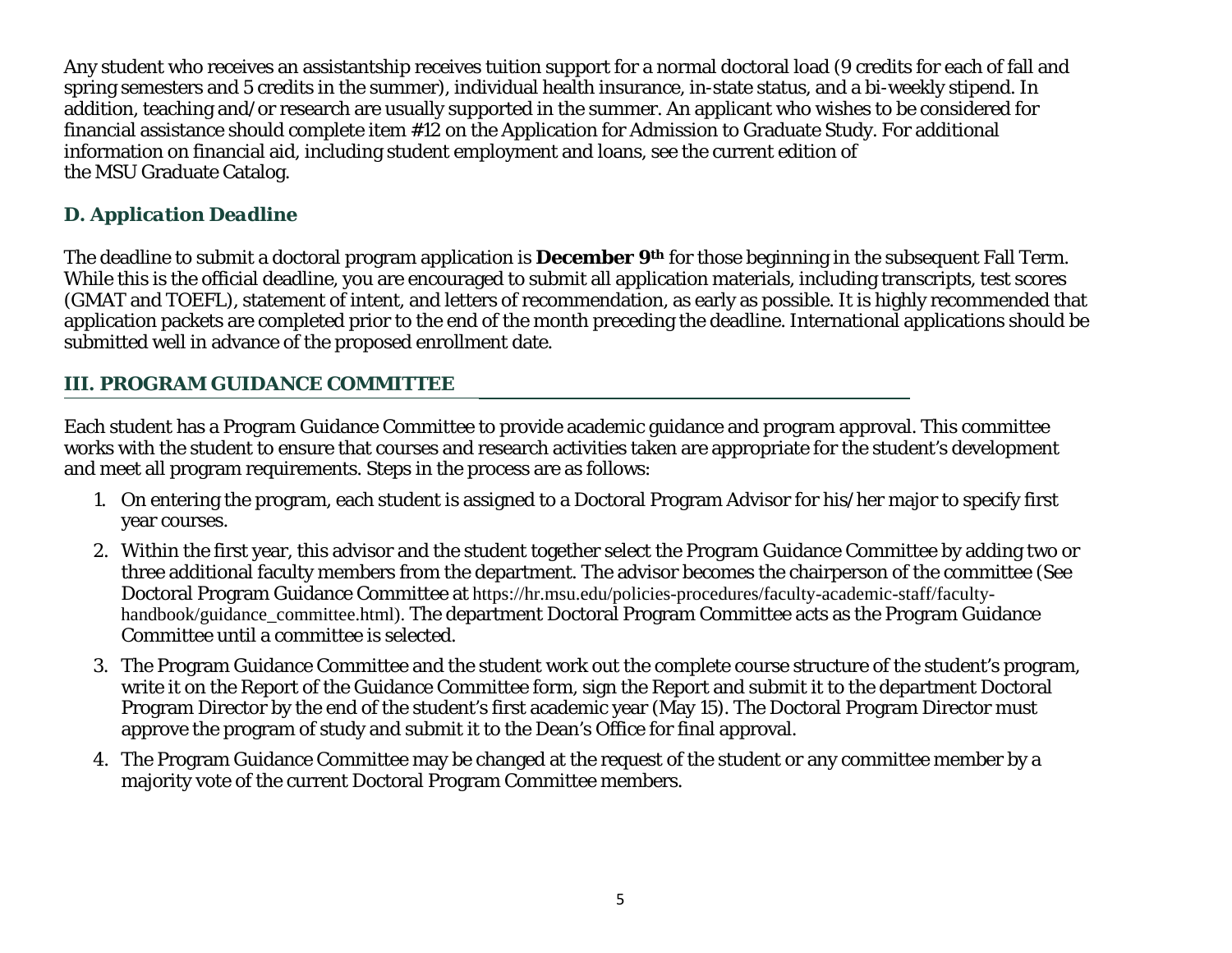#### **IV. PRE-PROGRAM REQUIREMENTS**

Doctoral students should know and be able to apply concepts, tools, and techniques of business practice. A student who enters the doctoral program without having earned a business degree from an institution accredited by the AACSB should develop a broad understanding of the functional areas of business: Accounting, Finance, Management, Supply Chain Management, and Marketing. Such background, if necessary, can be provided through coursework as specified by the student's Program Guidance Committee.

Students with deficiencies in mathematics and statistical areas may be required by their Program Guidance Committee to complete courses in econometrics, statistics, or psychometrics.

None of these courses may be counted as part of the major, the minor fields, or the research methods sequence.

#### **V. PROGRAM REQUIREMENTS FOR MARKETING MAJORS**

The doctoral degree in Marketing requires a minimum of 39 credit hours of course work and 24 credits of dissertation research. This consists of 15 hours in the major field of concentration Marketing, 12 credit hours in the research methods sequence, a minimum of 6 credit hours in a minor area of study, and 6 credit hours prescribed by the student's Program Guidance Committee.

#### **Major Field - 15 Credit Hours**

The marketing major consists of five courses that must be completed by all students.

| MKT 907 Statistical Models in Marketing                      | 3 credits |
|--------------------------------------------------------------|-----------|
| MKT 910 Marketing Theory and Critical Analysis               | 3 credits |
| MKT 911 Seminar in Marketing Strategy                        | 3 credits |
| MKT 912 Seminar in Buyer Behavior                            | 3 credits |
| MKT 913 Seminar in Judgment and Decision-Making in Marketing | 3 credits |

#### **Research Methods – 12 Credit Hours**

In addition to the courses above, students must take a sequence of 4 required research methods courses. Examples:

| <b>ITM 881 Network Analytics</b>                        | 3 credits |
|---------------------------------------------------------|-----------|
| PPL 801 Quantitative Methods in Public Policy I         | 3 credits |
| <b>PPL 803 Quantitative Methods in Public Policy II</b> | 3 credits |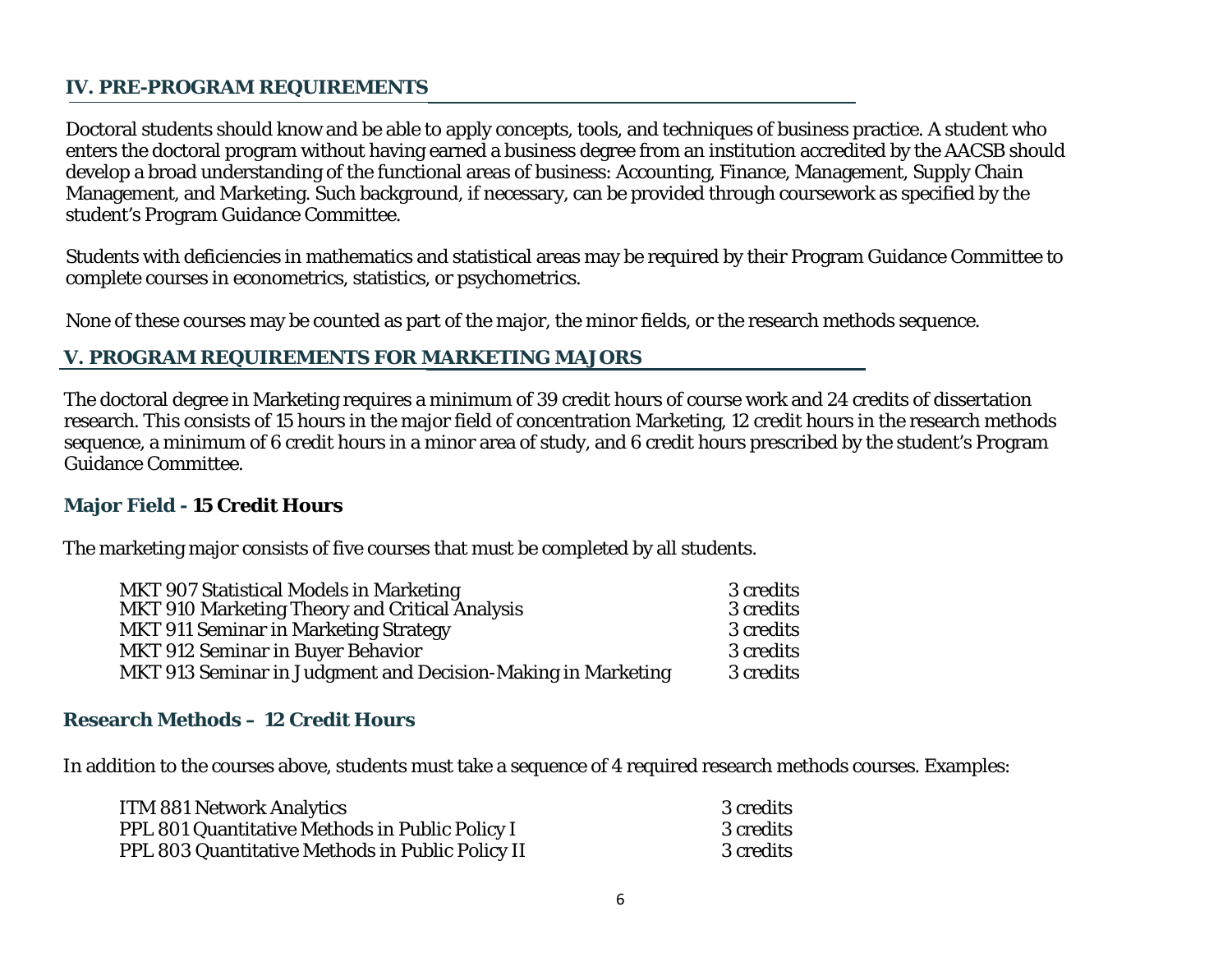| <b>MKT 902 Pro-Seminar in Marketing</b>                 | 3 credits |
|---------------------------------------------------------|-----------|
| MKT 905 Research Design in Marketing                    | 3 credits |
| MGT 906 Seminar in Organizational Research Methods      | 3 credits |
| <b>MGT 914 Advanced Organizational Research Methods</b> | 3 credits |

#### **Minor Field – 12 Credit Hours**

Each student and the Departmental Doctoral Program Committee select one relevant field of study as a minor. Prior students have chosen topics such as International Business, Strategy, Economics, Econometrics, and Psychology, etc. The decision on what is most appropriate for each student will be made in consultation with his or her guidance committee and the approval of the Department Chair. Examples:

| <b>MKT 940 International Business Theory</b>            | 3 credits |
|---------------------------------------------------------|-----------|
| MGT 910 Seminar in Strategic Management                 | 3 credits |
| MGT 907 Seminar in Organizational Behavior              | 3 credits |
| PSY 992 Seminars in Psychology                          | 3 credits |
| <b>ECON 861 Dynamic Market Behavior and Performance</b> | 3 credits |
|                                                         |           |

#### **First Year Research Paper**

Each student must write a research paper at the end of their first year under the guidance of a professor (i.e., faculty supervisor) and present this paper to the members of the committee, other marketing faculty members, and doctoral students. After the submission of the first year papers, the doctoral program director will establish a grading committee of three faculty members from the department that will assign independent grades to the first year papers.

To complete the requirements of the First Year Paper, a student should receive a passing grade from two of the three reviewers and at least 3 on average for items in Appendix C. If a student does not receive a passing grade during the initial submission of the paper, he/she will be asked to revise and resubmit his/her paper along the lines recommended by the three reviewers. In this case, the student will have four weeks to resubmit his/her paper. Then, the revised paper will be sent to the reviewers for evaluation again. Similar to the process in the first round of reviews, to complete the requirements of the First Year Paper, a student should receive a passing grade from two of the three reviewers and at least 3 on average for items in Appendix C. If the student cannot complete the requirements in the second round, they will not be permitted to continue in the doctoral program. See Appendix C for grading criteria for first year research paper.

#### **Comprehensive Examination**

#### *Purpose of the Comprehensive Examination*

The comprehensive examination is specifically designed to examine students' ability to integrate the body of knowledge in their focal area of research, develop and test rigorous research designs, and communicate the results of this research in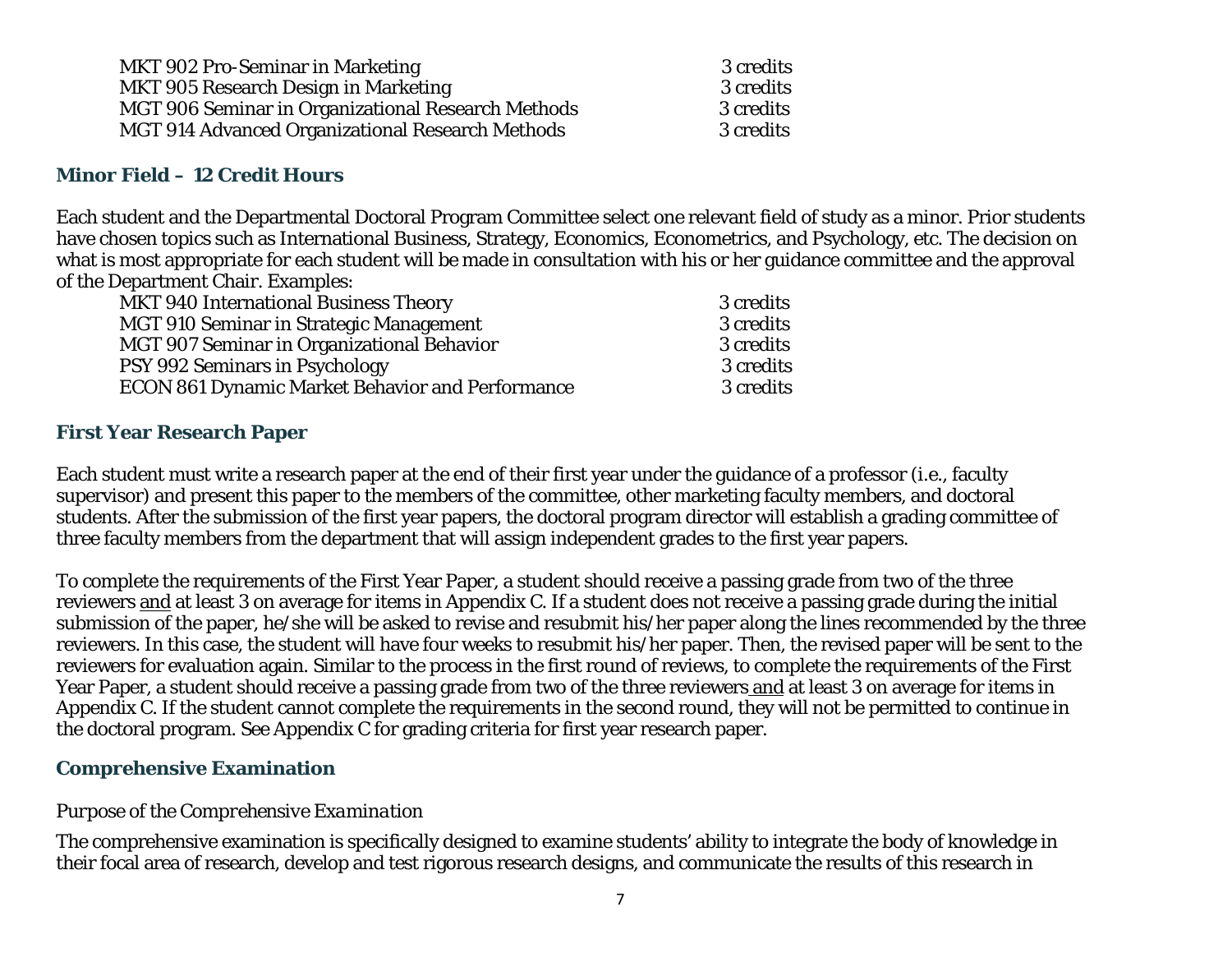# written and oral form.

# *Qualification for the Comprehensive Exam*

A doctoral student in Marketing must have completed 39 credit hours (excluding 999, and remedial Masters level courses) and explicit approval of the Marketing doctoral committee prior to taking the comprehensive examination.

# *Description of the Examination*

Each student must write a research paper at the end of their second year after completing their coursework under the guidance of a professor (i.e., faculty supervisor) and present this paper to the members of the committee, other marketing faculty members, and doctoral students. Therefore, the comprehensive examination in Marketing consists of two parts: (1) the development of a comprehensive research paper and (2) the presentation of this research.

# *Oversight of the Exam*

The doctoral program committee oversees the comprehensive exam process and works in conjunction with the student's Guidance Committee to identify a focal advisor to oversee the development of the second year paper.

# *Timing of the Exam*

The comprehensive exam has scheduled deadlines throughout the third year in the program. The exact deadlines will be established by the doctoral program committee and disseminated to doctoral students in the fall semester of their third year in the program, but suggested deadlines are detailed below.

- Written Paper Deadline No later than January 15<sup>th</sup> (preferably in the 3<sup>rd</sup> year)
- Presentation At least Two Weeks After the Written Paper Deadline
- Revision Deadline Four Weeks After the Students Receive Second Year Exam Results/Comments

# *Exam Components and Process of Exam Administration*

To complete this requirement, a student should first submit this comprehensive research paper on or before the deadline and present this paper to the members of the Ph.D. committee, other marketing faculty members, and doctoral students.

# *Scoring of the Examination*

After the submission of the second year paper(s), the doctoral program director will establish a grading committee of three faculty members that will assign independent grades to the paper(s). To complete the requirements of the Comprehensive Exam successfully, a student should receive a passing grade from two of the three reviewers If a student does not receive a passing grade after the initial submission of the paper, he/she will be asked to revise and resubmit his/her paper along the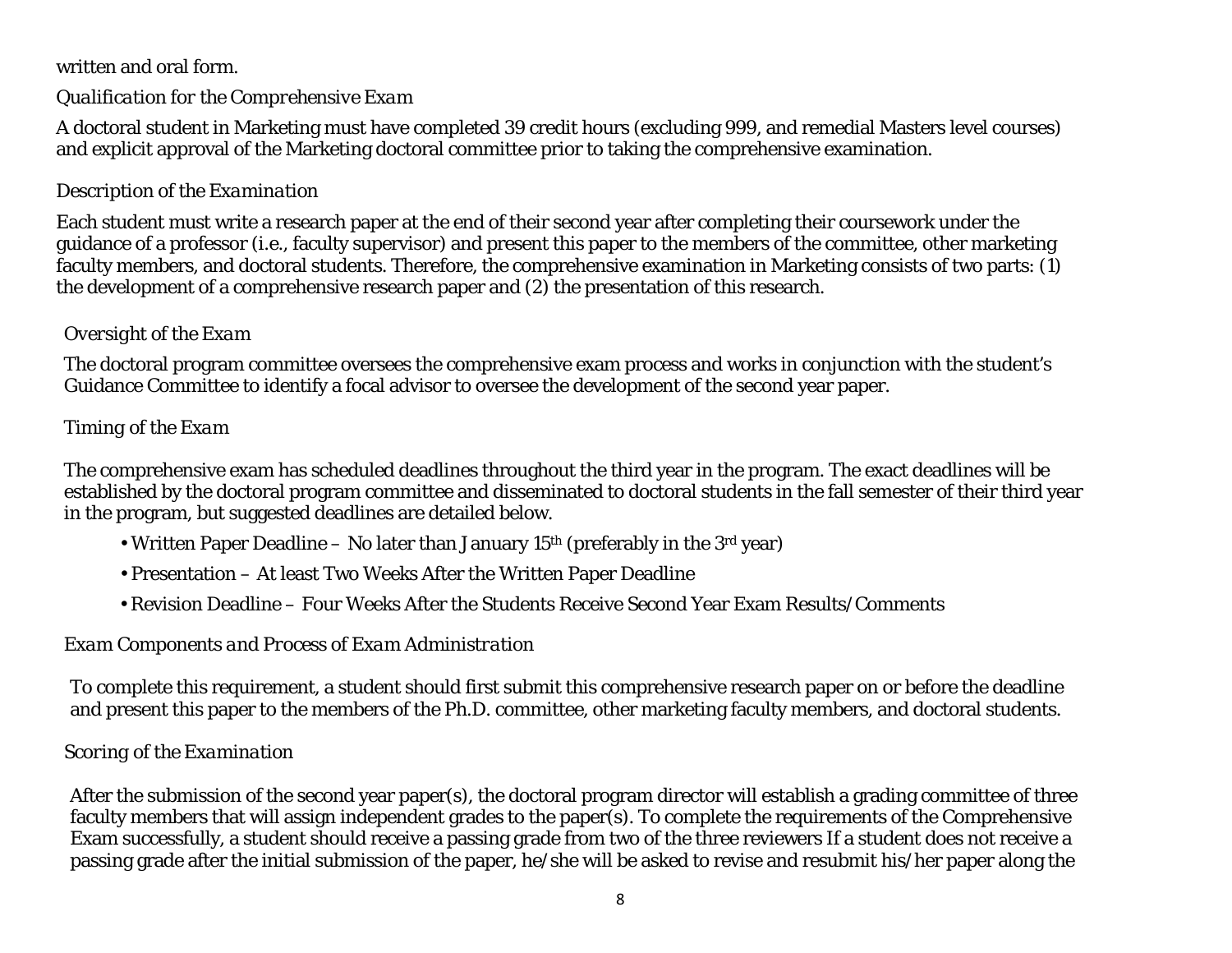lines recommended by the three reviewers. In this case, the student will have four weeks to resubmit his/her paper. Then, the revised paper will be sent to the reviewers for evaluation again. Similar to the process in the first round of reviews, to complete the requirements of the Comprehensive Exam, a student should receive a passing grade from two of the three reviewers and at least 3 on average for items in Appendix C. If the student cannot complete the requirements of in the second round, they will not be permitted to continue in the doctoral program. See Appendix C for grading criteria for the second year research paper.

The components of the exam are graded by a three person committee comprised of faculty experts in the areas related to the student's research as well as broader marketing topics. This committee is established by the doctoral program director and cannot include the faculty advisor. Following each component deadline, the faculty review team will be allowed up to four weeks for grading. Students will receive notification concerning the comprehensive examination after this period. The three faculty members will evaluate the second year papers as well as the student's presentation and communication skills using the items provided in Appendix C. To complete the requirements of the Comprehensive Exam, a student should receive a passing grade from two of the three reviewers and at least 3 on average for items in Appendix C. If a student does not receive a passing grade after the initial submission of the paper, he/she will be asked to revise and resubmit his/her paper along the lines recommended by the three reviewers. In this case, the student will have four weeks to resubmit his/her paper. Then, the revised paper will be sent to the reviewers for evaluation again. Similar to the process in the first round of reviews, to complete the requirements of the Comprehensive Exam, a student should receive a passing grade from two of the three reviewers and at least 3 on average for items in Appendix C. If the student cannot complete the requirements in the second round, they will not be permitted to continue in the doctoral program. See Appendix C for grading criteria for the second year research paper.

#### *Time Limit*

The University stipulates that the comprehensive examinations must be passed **within five years and all remaining requirements for the degree must be completed within eight years** from the time the student first enrolled as a doctoral student.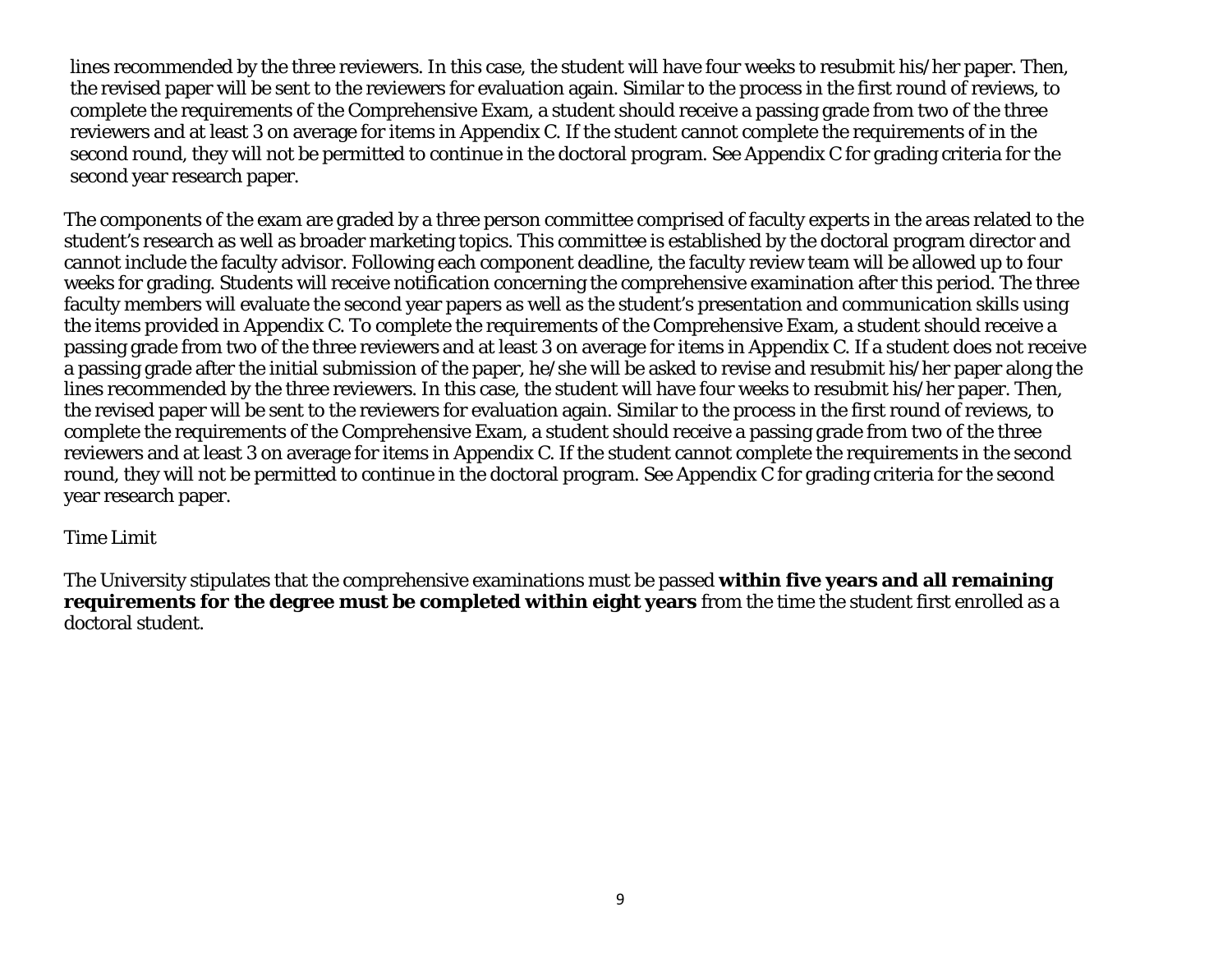# **VI. FACULTY EXPECTATIONS FOR DOCTORAL STUDENTS**

In addition to these courses and program requirements, students are expected to participate in workshops, research presentations, and conferences which are occasionally conducted in order to foster the development of scholarly attitudes and atmosphere with the department. This is considered a formal part of the doctoral program. Students are expected to develop a research stream starting in their first year. Courses, assistantships, peers, and faculty provide abundant opportunities for initiating a research agenda. Students will be evaluated at the end of the first academic year, and each year thereafter for research performance and intellectual development. Candidates are expected to prepare research papers for submission to scholarly conferences and journals, during each summer term as a minimum. Specifically:

- 1. It is the students' responsibility to know the degree program requirements, as well as the policies and procedures related to their degree programs. The Graduate School, Dean's Office, and the Ph.D. Program Director are available to assist the students, but it is up to the students to ensure that they have personal knowledge of the requirements of their degree program.
- 2. The Marketing Department invites speakers to MSU for faculty/student colloquia or job interviews. We expect that students will attend these guest presentations and related events. Our expectation concerning student attendance is based on our belief that doctoral students should take advantage of every opportunity to learn about marketing and what other researchers are currently doing in the field.
- 3. Students are expected to attend other informal (i.e. brownbag) meetings for Marketing faculty and students. These meetings serve as the organizational backbone of our group. They also provide students the opportunity to sharpen presentation skills and practice critical inquiry in a supportive atmosphere.
- 4. Students are strongly encouraged to attend Marketing dissertation proposal and defense presentations. In this way, students become familiar with the nature of dissertations as well as the process through which dissertations are completed.
- 5. Publications are highly desirable for all of our students. They enhance the visibility of our group, help to insure that students will be placed in first-rate academic jobs, and involve all of our members in the same central research process. Therefore, we encourage them vigorously.
- 6. Students are encouraged to obtain funds intended specifically for graduate students (e.g., publishers' awards; MSI and AMA research grants; funds available from other research institutions, such as ISBM, AIB etc.) for their dissertation research. Learning how to identify sources of support and write proposals is encouraged.
- 7. Students doing field research are expected to coordinate and/or collaborate with faculty members. Typically, faculty members provide contacts that students pursue. Sometimes, however, students make initial contacts and visit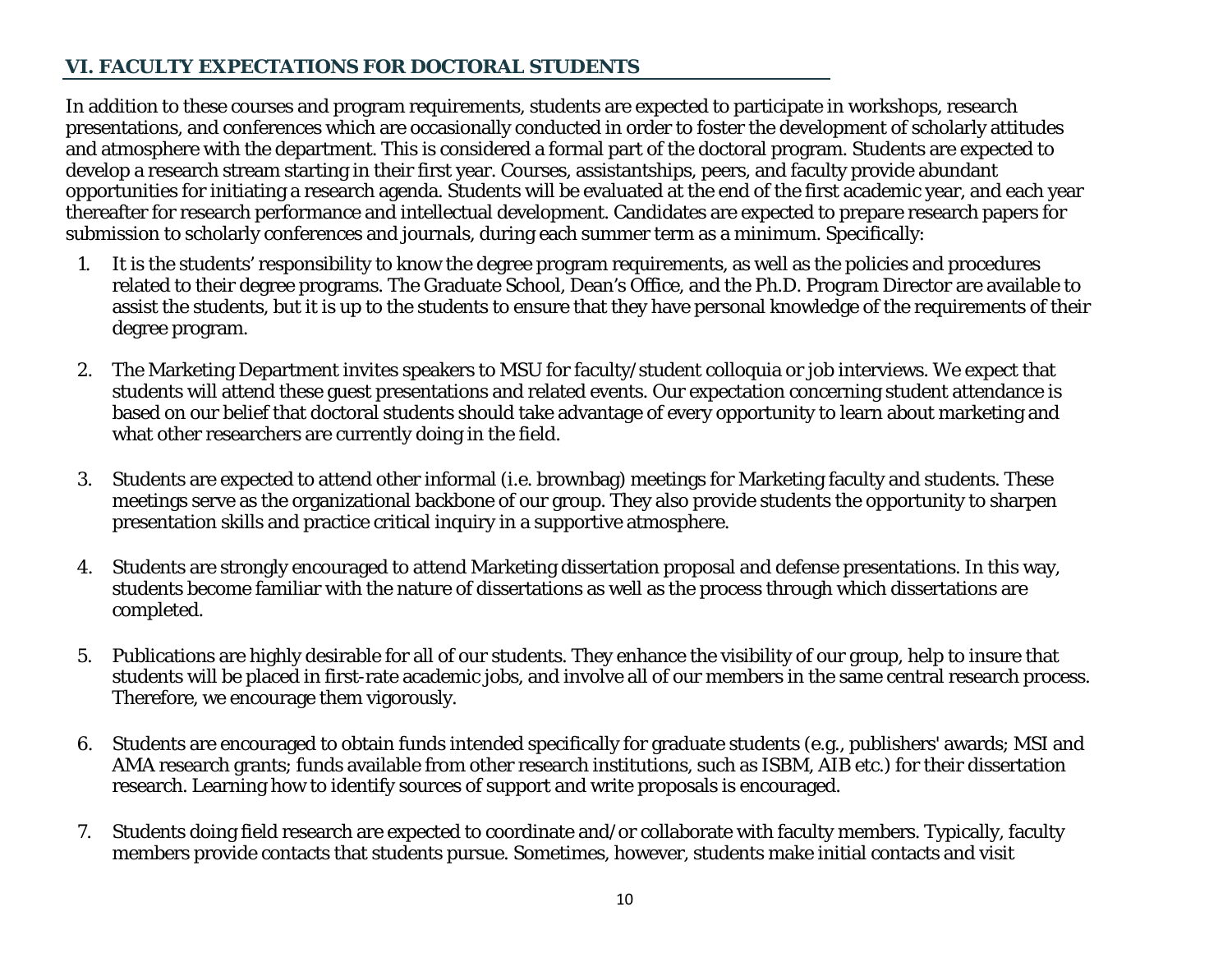organizations alone or together with a faculty member.

- 8. Students with assistantships (either teaching or research) must be registered for a minimum of nine credit hours per semester during the regular academic year (minimum of three credits during summer semester). These credits must be consistent with making progress toward the attainment of the degree, and approval to take these courses must be attained from the student's advisor.
- 9. We expect our students to devote primary attention to doctoral pursuits, allowing them to finish their degrees in 4-5 years. Note that outside work for pay is considered an impediment to academic progress. Employment elsewhere prior to defense of the dissertation proposal is strongly discouraged and might jeopardize faculty support of student's continuation in program. Students not making satisfactory progress toward their degree after five years may be asked to leave the program.
- 10. Students are encouraged to attend national and professional meetings and conferences (e.g., AMA, AMS, AIB), which enable students to meet noted scholars, and provide job placement opportunities that can be especially useful to students when they enter the academic job market. One or a maximum of two conferences a year is usually what is expected from our doctoral students in the program.
- 11. We expect our students to engage in the processes of dissertation proposal and defense in a timely manner. Faculty will not provide letters of recommendation to potential employers until the PhD student has successfully defended his or her dissertation proposal.

#### **VII. STATUS**

The Doctoral Committee will review the status of each candidate. The Committee will then apprise the student whether or not they are in good standing in the program and making satisfactory progress toward the degree. Students judged to be making unsatisfactory progress in the program will be automatically placed on probationary status or terminated at the discretion of the Committee. All of the following criteria must be met for a student to be in good standing:

- 1. Maintain a 3.30/4.00 grade point average in all courses listed on the Guidance Committee form.
- 2. No grades below 3.0 in courses listed on the Guidance Committee form.
- 3. No more than one deferred or incomplete grade per semester.
- 4. A deferred (DF) or an incomplete (I) grade removed within one term.
- 5. Satisfactorily complete the 1st year research paper.
- 6. P assing comprehensive exams within three years of starting the program.
- 7. Attend Responsible Conduct of Research (RCR) training sessions offered within the college every year (see Work-Related Policies Section below for more details on RCR training).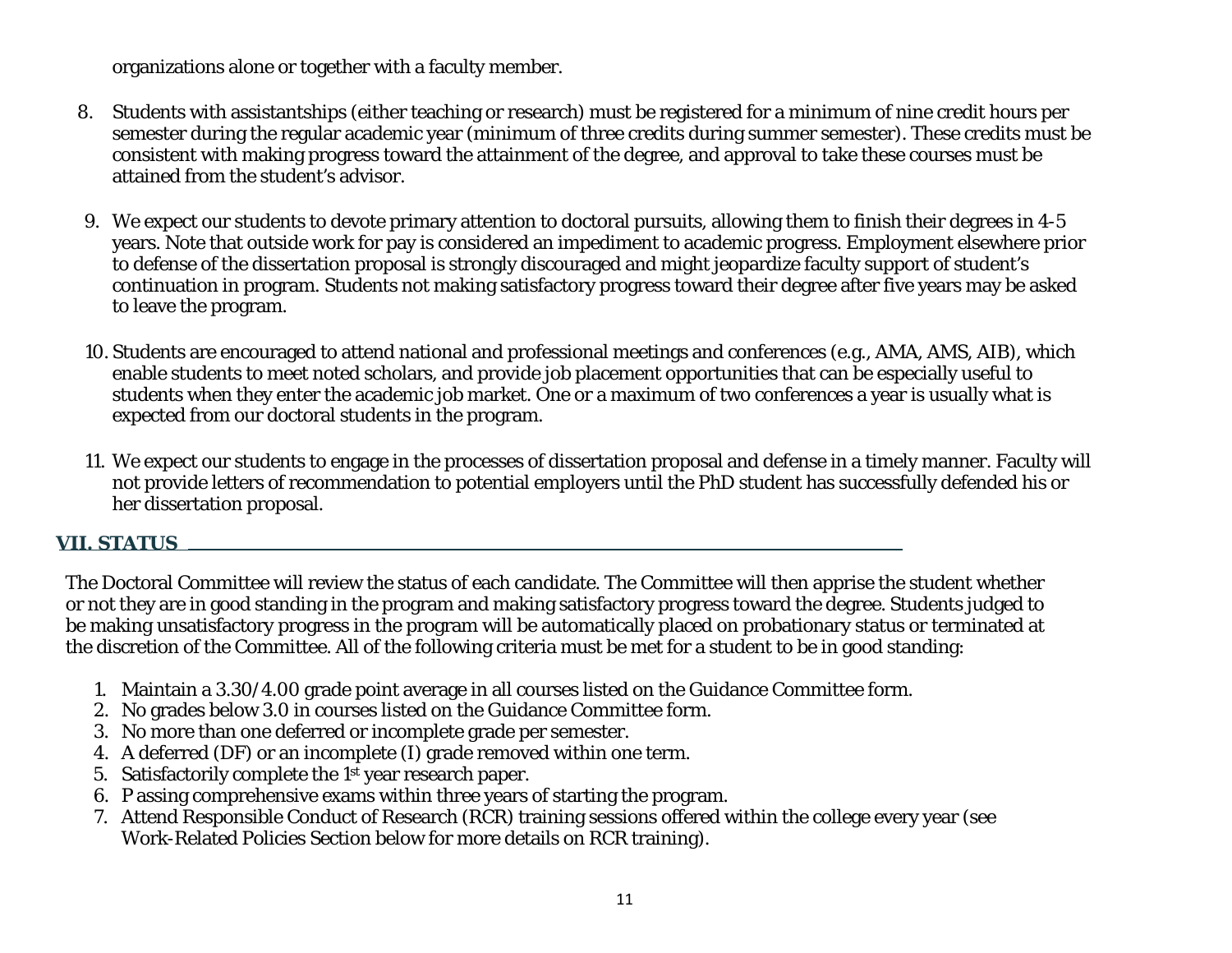In making the annual evaluation, a student's records is considered in its entirety, and decisions regarding probation and dismissal take into account the number, type, and severity of academic concerns.

The determination of placing a student on probation or terminating the student is based on the degree of failure to meet the above criteria. If the student's performance indicates that the student is unable or unwilling to make satisfactory progress in intellectual development and/or research, the Committee must institute termination. Failure of the major comprehensive exam a second time requires termination. If the Committee determines that the student can meet the criteria, then the student will be placed on probation. Probationary Status provides a one-year period in which the student must achieve satisfactory progress on all criteria. Failure to do so results in automatic termination.

Renewal of a graduate teaching assistantship is conditional on receiving a satisfactory evaluation with respect to current and prior graduate teaching assistantship assignments. Students have the right to appeal these evaluation outcomes through the normal MSU appeals process.

# *Stanley Hollander Teaching Excellence Award*

Funded by the Hollander endowment, the Marketing doctoral committee has established this annual award designed to recognize exceptional teaching by marketing doctoral students. Awards will be made on the basis of student evaluations and recommendations of the Marketing Doctoral Program Committee.

# *Don & Shirley Taylor Research Excellence Award*

Funded by the Taylor endowment, the Marketing doctoral program committee has established this annual award designed to recognize exceptional research potential of a doctoral student. Award is made on the basis of the recommendations of the Marketing Doctoral Program Committee.

# **VIII. DISSERTATION**

# *A. Definition*

The final step in the Ph.D. program is the research and writing of a doctoral dissertation. The dissertation should constitute a contribution to theory and advancement of knowledge in the discipline, be firmly anchored in past contributions, and bring the discipline a step forward. Given the present requirements of the journals in the discipline, it is expected that a dissertation make a substantial theoretical contribution with empirical support to the marketing literature.

# *B. Committee*

During the dissertation phase of the program the candidate shall assemble a Dissertation Committee of no less than four faculty members. The committee should include at least three faculty members from the Marketing Department at MSU. The Dissertation Committee Chair must be a tenured Associate or Full Professor from the Marketing Department. The committee members should represent strengths in the areas that will benefit the candidate throughout the process, and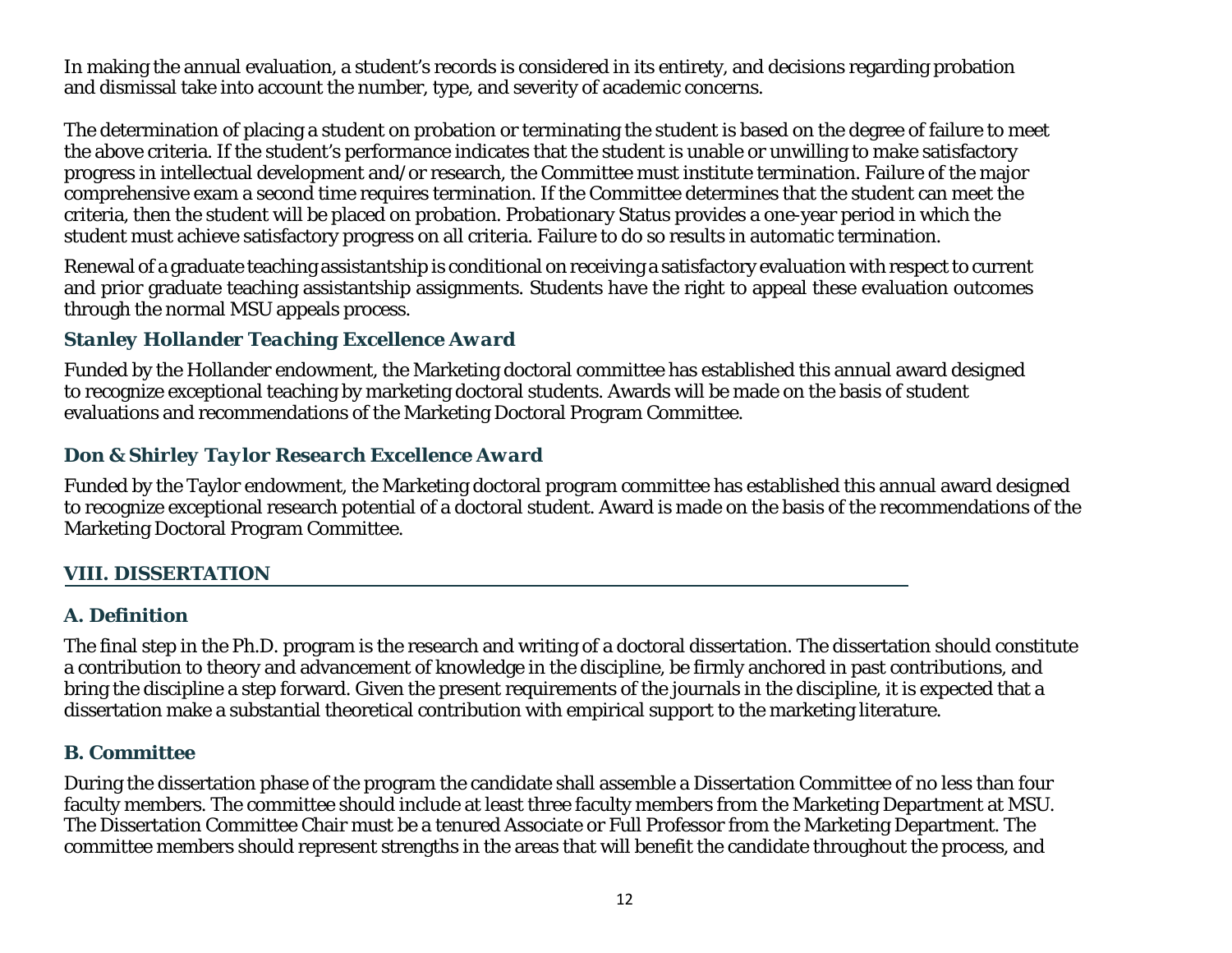should serve as advisors and consultants to the student. The Committee Chair and the Committee composition may be changed by a majority vote of the full committee.

# *C. Proposal Presentation*

Independent research for dissertation is carried out in two stages. First, a proposal is prepared which should include a literature review, theory development or a conceptual framework, the hypotheses to be tested and the proposed testing procedures. The proposal must be presented to an open meeting of faculty and students by the end of the third or beginning of fourth year in the program. Students are encouraged to be cognizant of the timing of the academic placement calendar in marketing and faculty availability which is only assured during the fall and spring semesters and therefore students should work to schedule their proposal presentation during the fall or spring semester. Next, students are to schedule the proposal presentation with the Dean's office only after consultation and approval by their dissertation chair(s). During the proposal presentation, the candidate shall introduce the dissertation, present relevant theory, explain its anticipated contribution to knowledge, define the hypotheses and the test procedures, as well as answer questions from the dissertation committee and others. A student must obtain formal acceptance of the dissertation proposal from the Department. This acceptance is determined by the student's Dissertation Committee. After a student's presentation of their proposal, comments, questions, and objections will be obtained from the attending faculty. Based upon the presentation and the subsequent faculty comments, each member of the Dissertation Committee will vote. The proposal defense must be approved by a positive vote by at least three–fourths of the voting examiners and with not more than one dissenting vote from among the Michigan State University regular faculty members of the guidance committee.

#### *D. Final Defense*

Upon completion of the dissertation, a public dissertation defense is held. Students are encouraged to be cognizant of faculty availability which is only assured during the fall and spring semesters and therefore students should work to schedule their final defense during the fall or spring semester. Next, students are to schedule the final defense with the Dean's office only after consultation and approval by their dissertation chair(s). Provided that the research has followed the methods agreed upon in the proposal defense, and results and implications meet high professional standards, a recommendation is made to the Graduate School by the student's Dissertation Committee for conferral of a Ph.D. degree. Acceptance or rejection of the dissertation is determined in the same manner as that for the proposal.

#### *E. Library of Recent Dissertations*

Recent dissertations completed by Ph.D. Graduates are located in the Main Library.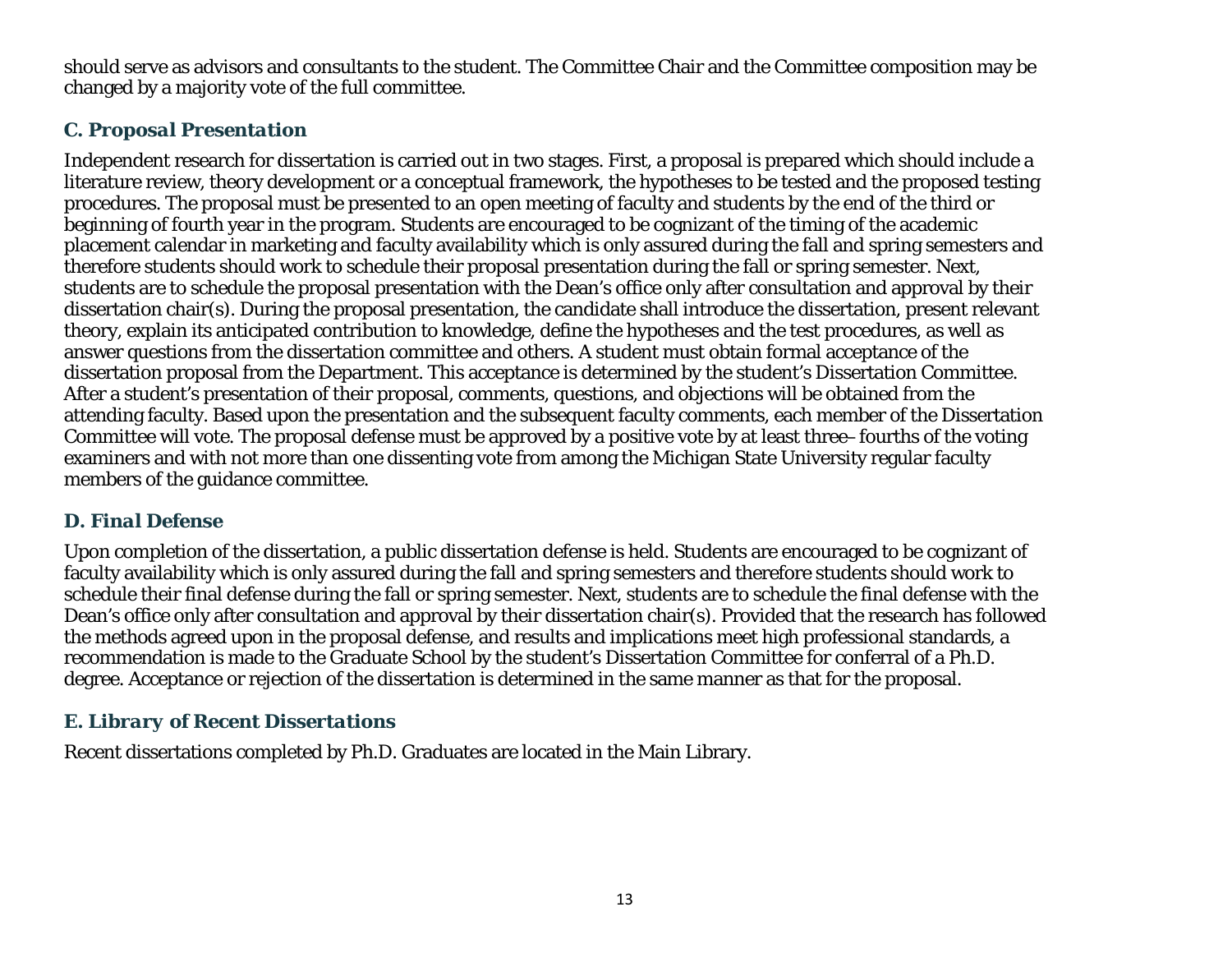# **IX. TIMING AND DEGREE REQUIREMENTS SUMMARY**

The coursework in the Doctoral Program is scheduled to take approximately two years of fulltime study, followed by a two to three year dissertation phase. Additional time may be needed for a variety of reasons. It is required that, a student complete the entire program in residence, and devote full time to the program. A time limit of eight years for completion of the program is stipulated by The Eli Broad Graduate School of Management.

The dissertation proposal must be successfully defended before the Marketing Department will support the candidate in his/her job search for an academic position.

A checklist of requirements and milestones are as follows:

- Application by December 9, with all supporting documents including GMAT and TOEFL for foreign students.
- In order to teach, foreign students must also pass the SPEAK test administered by MSU.
- Program Guidance Committee and program of study must be approved by the end of the second semester. Students are expected to take three courses per semester.
- Comprehensive exams should be successfully completed within 3 years of starting the program. Dissertation proposals cannot be scheduled before completion of Comprehensive Exams.
- Dissertation Chairperson and Committee should be finalized early in the third or fourth year.
- The formal dissertation proposal defense should be completed by June of the third or fourth year.
- The formal dissertation defense should be successfully completed by June of the fourth or fifth year.
- College-level RCR training sessions should be completed every year.

Administrative structure and summary of responsibilities of the Doctoral Program are as follows:

- The **Department of Marketing** offers a Doctoral Program degree in Marketing.
- The **Chairperson of the Department** is the chief operating officer for the Department
- The **Doctoral Program Director** is the chief administrator of the Doctoral Program and is responsible for administration and control of the program in line with the rules of the MSU Graduate School & the Broad Graduate School of Business.
- The student's **Program Guidance Committee** provides academic guidance and program approval. This committee works with the student to ensure that courses taken are appropriate for the student's development and meet all program requirements. It is made up of the Doctoral Program Committee member in the student's area of interest (as Chairperson) and two – three other faculty members selected by the student and chairperson together.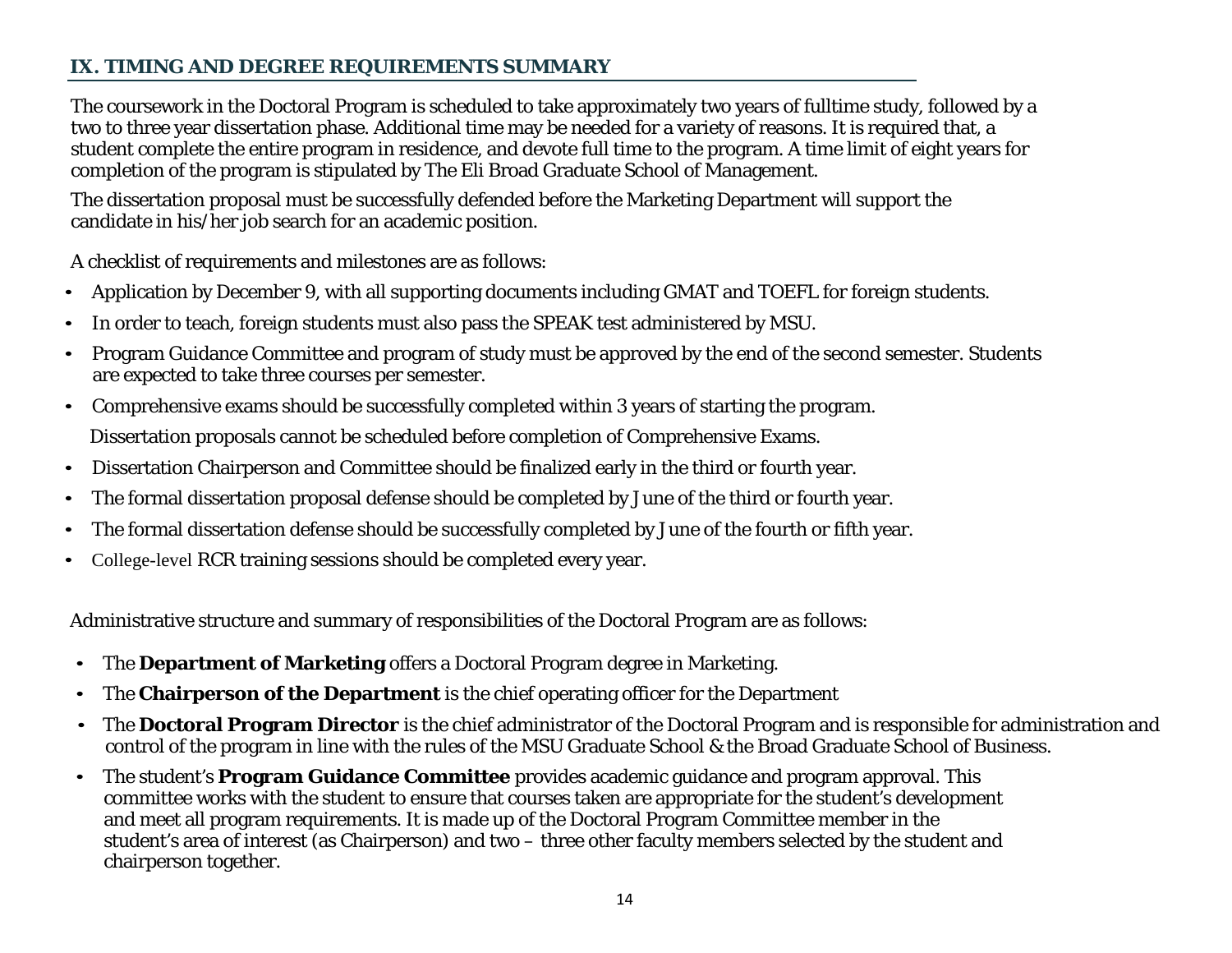- The **Doctoral Program Committee** sets policy for the Doctoral Program, conducts the annual student evaluations, is responsible for doctoral admissions, and oversees the comprehensive exam process.
- The Student's **Dissertation Committee** guides and evaluates all aspects of the dissertation.
- The student must attract a Chairperson of the Dissertation Committee, usually from prior faculty collaboration, and the two of them attract at least three additional members who add subject and methods expertise in the area of the dissertation.
- **Faculty members** are responsible for providing guidance and mentoring to graduate students.
- The role of the faculty advisor is described in MSU's Guidelines for Graduate Student Advising and Mentoring Relationships under Policies and Procedures of the Graduate School at<https://grad.msu.edu/policies-and-procedures>

#### **Example Timetable for Program Completion**

The following timetable illustrates a typical course sequence. Students should consult university course schedules to determine when courses will be offered. The exact schedule will vary depending on faculty availability. It is highly recommended that students take the Major and Methods Courses as soon as possible within their schedule. Table 3 illustrates a typical timetable by year and semester.

|        | Fall                                                                        | <b>Spring</b>                                                                                      | <b>Summer</b>                                         |
|--------|-----------------------------------------------------------------------------|----------------------------------------------------------------------------------------------------|-------------------------------------------------------|
| Year 1 | Major/minor/research methods<br>courses                                     | Major/minor/research methods courses                                                               | Work on 1st year research paper<br>Teaching (maybe)   |
| Year 2 | Major/minor/research methods<br>courses<br>Finish $1st$ year research paper | Major/minor/research methods courses                                                               | Work on $2nd$ year research paper<br>Teaching (maybe) |
| Year 3 | Finish $2nd$ year research paper<br>Comprehensive Exam                      | Finish $2nd$ year research paper<br>Comprehensive Exam<br>Doctoral Dissertation Research (MKT 999) | Teaching (maybe)                                      |
| Year 4 | <b>Doctoral Dissertation Research</b><br>(MKT 999)                          | Doctoral Dissertation Research (MKT 999)<br><b>Dissertation Proposal Defense</b>                   | Summer AMA<br><b>Job Market</b>                       |
| Year 5 | <b>Doctoral Dissertation Research</b><br>(MKT 999)                          | Doctoral Dissertation Research (MKT 999)<br><b>Dissertation defense</b>                            |                                                       |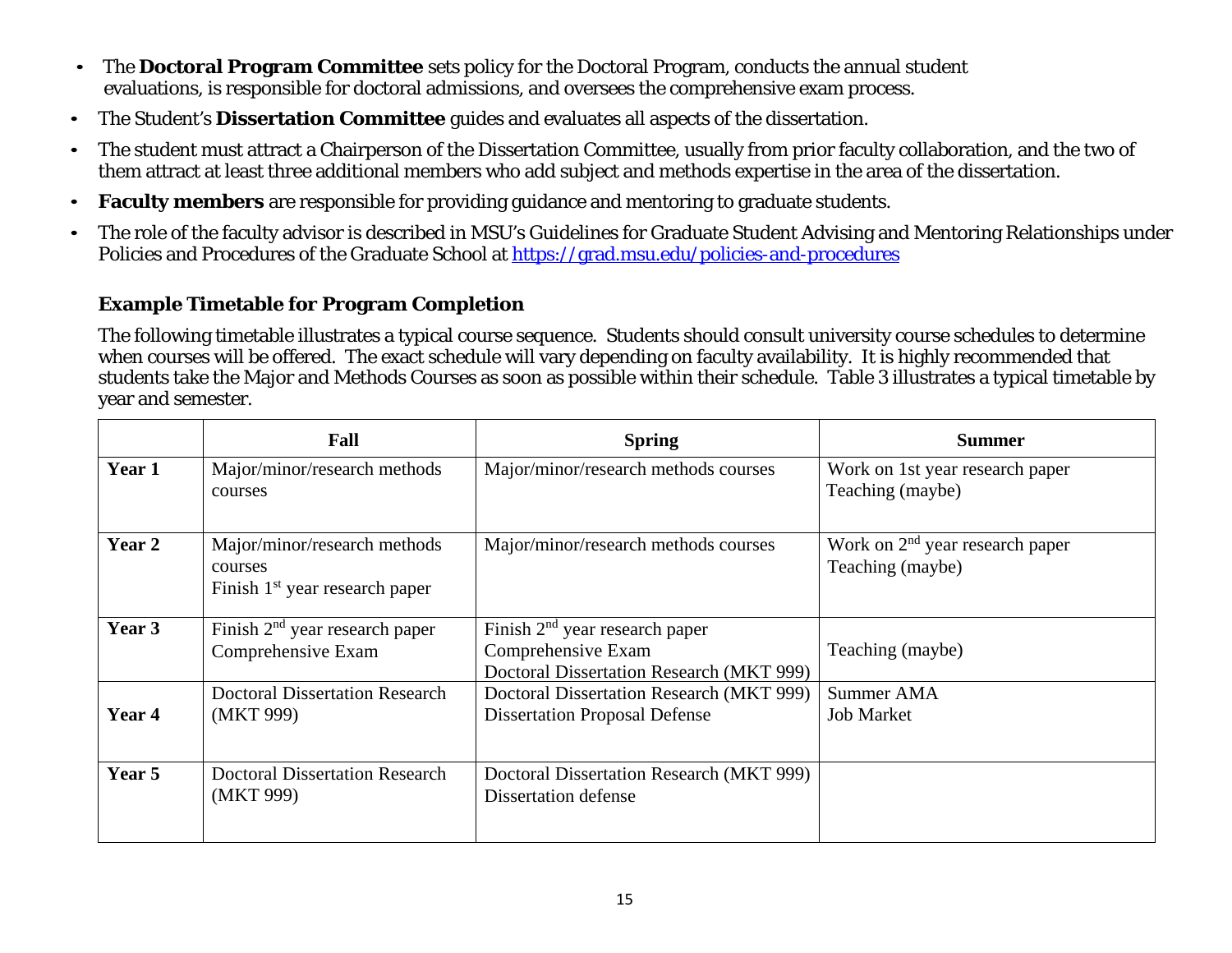# **X. CONTACT INFORMATION**

### *PROGRAM DIRECTORS*

| Dr. Suman Basuroy             | Dr. Ahmet H. Kirca            |
|-------------------------------|-------------------------------|
| Professor of Marketing        | <b>Associate Professor</b>    |
| Department of Marketing       | Department of Marketing       |
| Eli Broad College of Business | Eli Broad College of Business |
| basuroys@msu.edu              | E-mail: kirca@msu.edu         |

#### *Doctoral Program Web Site <http://marketing.broad.msu.edu/phd/>*

#### **XI. POLICY ON ACADEMIC INTEGRITY**

Michigan State University and the Eli Broad College of Business uphold the highest standards of ethics in research and scholarship. Students are expected to conform to the University's Guidelines for Integrity in Research and Creative Activities, which are posted at [https://grad.msu.edu/researchintegrity.](https://grad.msu.edu/researchintegrity) Students may also be interested in materials on the use of human subjects, conflict of interest and related topics, posted on the Policies and Procedures page of the Graduate School website [\(https://grad.msu.edu/policies-and-procedures\)](https://grad.msu.edu/policies-and-procedures). Note that the principles of truth and honesty are fundamental to the educational process and the academic integrity of MSU. Therefore, no student shall:

- 1. Claim or submit the academic work of another, as one's own.
- 2. Procure, provide, accept, or use any materials containing questions or answers to any examination or assignment without proper authorization.
- 3. Complete or attempt to complete any assignment or examination for another individual without proper authorization.
- 4. Allow any examination or assignment to be completed for oneself, in part or in total, by another without proper authorization.
- 5. Alter, tamper with, appropriate, destroy or otherwise interfere with the research resources or other academic work of another person.
- 6. Fabricate or falsify data or results.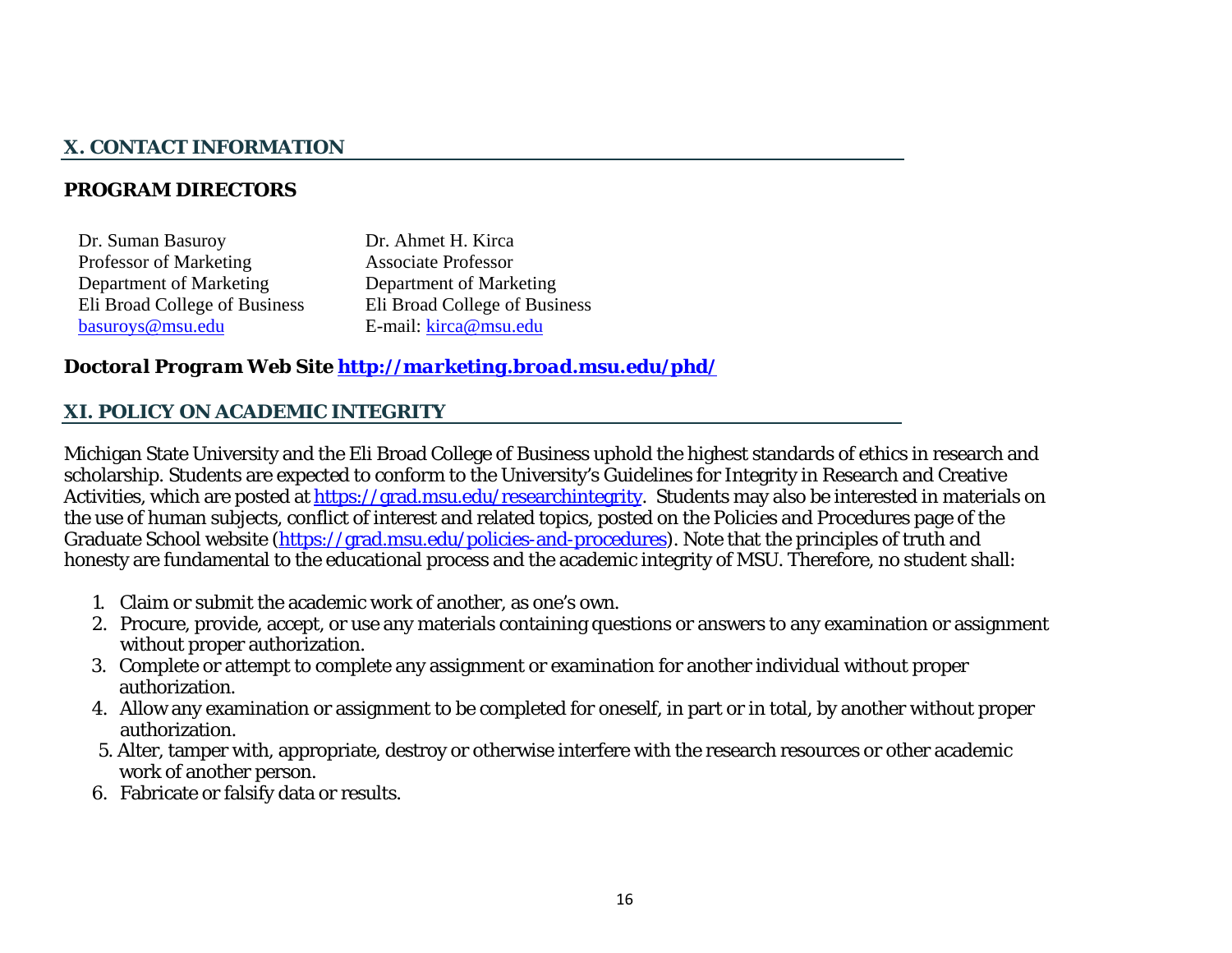#### **XII. CONFLICT RESOLUTION**

In accordance with the provisions of Michigan State University's Graduate Student Rights and Responsibilities (GSRR), The Eli Broad College of Business and Graduate School of Management has established a procedure for the receipt and consideration of student academic complaints. The most current version of the Graduate Student Rights and Responsibilities (GSRR) is available under General Graduate Student Information page of Policies and Procedures in the Graduate School website at [https://grad.msu.edu/policies-and-procedures.](https://grad.msu.edu/policies-and-procedures)

Students can access their academic records by making a request from the Program Director. If there is an error, the program director will assist the student in researching and resolving the problem. While unusual, typical errors include grades that have been recorded incorrectly; credits that have been transferred or assigned incorrectly, and so on. The program director will work with the student to ensure the speedy resolution of such problems.

It is the students' responsibility to know the degree program requirements, as well as the policies and procedures related to the degree program. The Graduate School, Dean's Office, and the Ph.D. Program Director are available to assist the students, but it is up to the students to ensure that they have personal knowledge of the requirements of their degree program.

#### **XIII. WORK-RELATED POLICIES**

#### *A. Assistantship Performance*

Most doctoral students in the College receive a graduate assistantship, with duties that may include teaching and/or research performed under the supervision of a faculty member. Graduate assistants are expected to fulfill their assigned responsibilities at a high level of performance. For more information regarding the rights and responsibilities of graduate students at MSU, refer to "Graduate Student Rights and [Responsibilities" a](http://www.vps.msu.edu/SpLife/)t [http://grad.msu.edu/gsrr.](http://grad.msu.edu/gsrr) The performance of graduate assistants involved in teaching is formally evaluated at least once per year. Teaching assistants also are governed by the agreement between the University and the Graduate Employees Unio[n.](http://www.msu.edu/user/gradschl/geu/agree.pdf) The GEU contract dictates terms and conditions of employment for graduate teaching assistants at MSU, and includes agreements on rates of pay, hours, health care, and procedures for the resolution of differences (for more details see Graduate Employees Union Contract 2019-2023 at [https://grad.msu.edu/policies-and-procedures\)](https://grad.msu.edu/policies-and-procedures).

Information on health insurance options for MSU students is available from Human Resources at [https://hr.msu.edu/benefits/graduate-assistants/index.html.](https://hr.msu.edu/benefits/graduate-assistants/index.html)

International students are required to take an English-language proficiency test administered by the English Language Center, which also offers language instruction to teaching assistants and others seeking to improve their fluency (see [www.elc.msu.edu](http://www.elc.msu.edu/) for courses for International Teaching Assistants).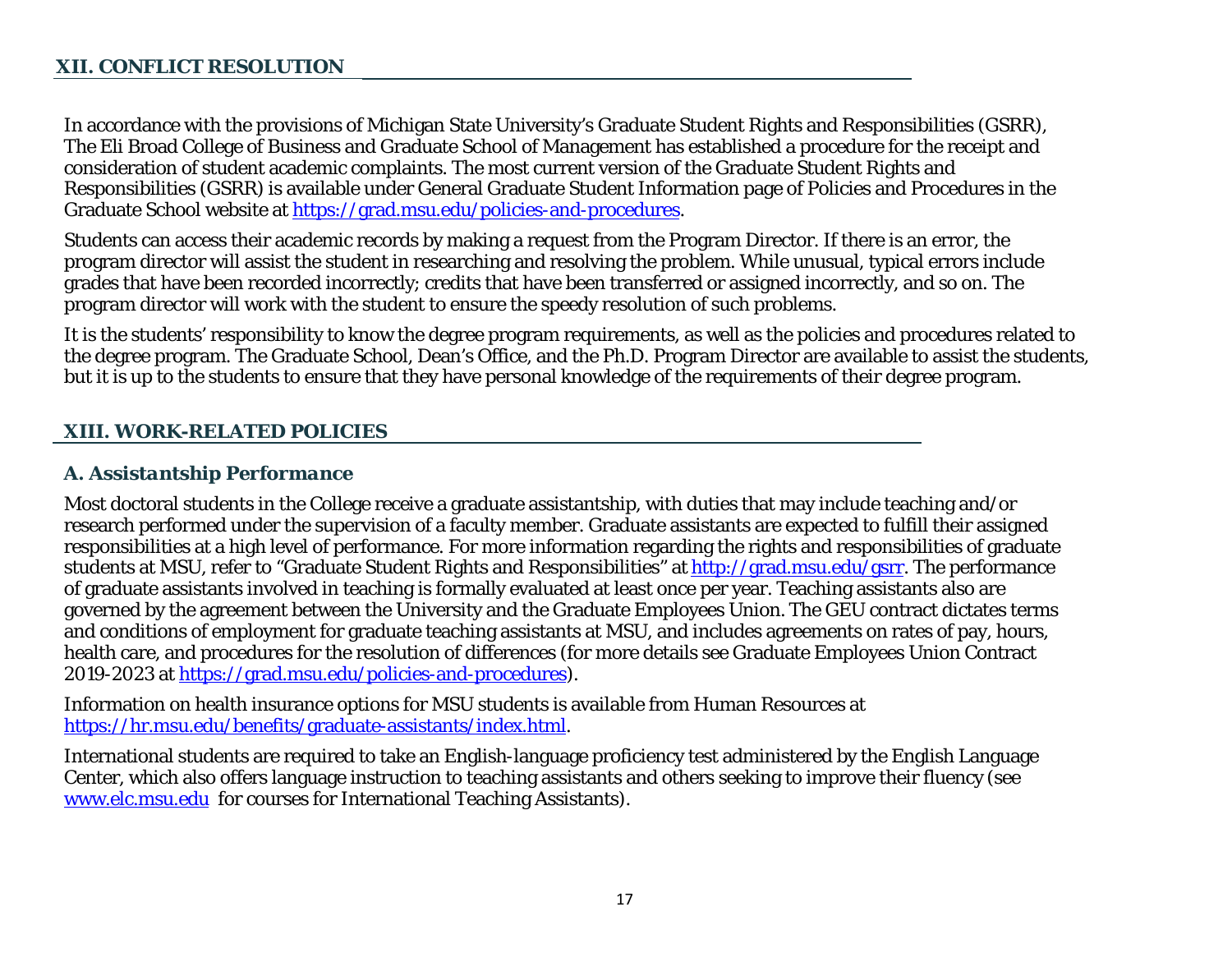# *B. Assistantship Assignments*

The Department Chairperson makes all assistantship assignments. The Doctoral Committee may recommend noncontinuation of an assistantship based on both academic performance and work performance in the assistantship. However, the Department Chairperson makes all decisions regarding continuation or termination. Each year by March 31, the Department Chairperson will notify each Graduate Assistant in writing the intention to continue (pending the budget) or terminate (with explanation) the Assistantship. The normal duration of the assistantship is 4 to 5 years, contingent on performance in the program and assistantship, and on the availability of funding.

# *C. Teaching Requirements and Resources*

Before students can serve in any teaching capacity, they must complete MSU's TA Orientation program. Students whose first language is not English must also pass the SPEAK test and attend MSU's International Teaching Assistant program.

All students on Assistantships will be responsible for teaching (either full course responsibility or TA responsibility) at some point during the program. When assigned as a discussion section TA, students' teaching performance will be evaluated each semester by the professor responsible for the course. When assigned to teach a course on their own, the Department Chairperson will be responsible for evaluating students' teaching performance for each course taught. Exceptions to the above teaching policies can be made at discretion of the Department Chairperson.

In addition, the Graduate Employees Union has entered into a collective bargaining agreement with Michigan State University. (for more details see Graduate Employees Union Contract 2019-2023 at [https://grad.msu.edu/policies-and](https://grad.msu.edu/policies-and-procedures)[procedures\)](https://grad.msu.edu/policies-and-procedures)

Faculty [are available to coach graduate student teacher](http://grad.msu.edu/geu/agree.pdf)s. All doctoral students are required to attend [College and](http://grad.msu.edu/geu/agree.pdf)  [Departmental teaching seminars when of](http://grad.msu.edu/geu/agree.pdf)fered. Doctoral students are also informed of, and encouraged to attend, teaching seminars, lectures, and programs offered at the university level.

# *D. Outside Work for Pay*

Students may not work at any job (consulting, teaching, etc) outside the Department without the express written consent of the Department Chairperson. The student's assistantship and degree program is expected to be a full-time commitment. Outside work for pay is considered an impediment to academic progress.

# *E. Use of Facilities*

Students will be provided a desk, computer, and local phone. Students may use Departmental office equipment and supplies in the conduct of their assistantship duties. All personal, course related, research related, and dissertation expenses must be borne by the student.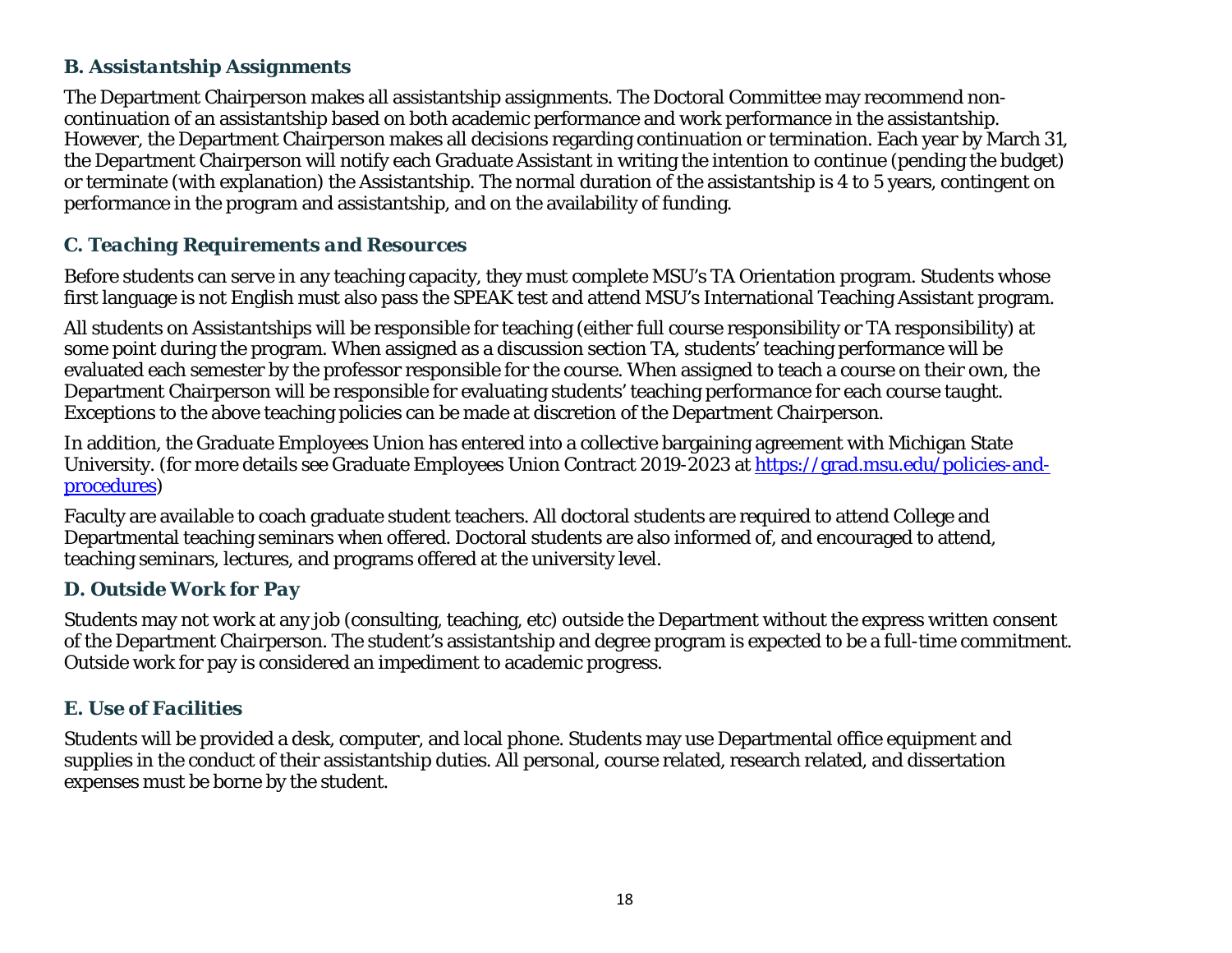#### *F. Responsible Conduct of Research*

Training in the Responsible Conduct of Research (RCR) is essential for the preparation of future scholars and professionals. A plan for providing a foundation of responsible research conduct has been developed specifically for Broad College doctoral students and incorporates the requirements of the broader university. All Broad College doctoral students will complete the following training:

#### 1) Year 1

All new doctoral students will complete 4 CITI online modules within the first year of enrollment in their program: *Completion of this requirement will be tracked by the University and College*

- Introduction to the Responsible Conduct of Research
- Authorship
- Plagiarism
- Research Misconduct

In addition, all doctoral students will complete human subjects training in their first year. (Human Research Protection/ IRB Certification, in http://Train.ORA.msu.edu).

#### 2) Discussion-Based Training

All doctoral students must complete a minimum of 6 hours of discussion-based training prior to receiving their degrees. Discussion-based training is provided by the Broad College and facilitated by its faculty. These hours will be completed as part of the ongoing training requirement as follows: 2 hours during the initial training session in the first year, and 1 ½ hours during each annual refresher until completion of the program.

#### 3) Year 2

In year 2 of the doctoral program, Broad College students will complete 3 additional MSU online training modules, to be selected from the following list. *Completion of this requirement will be tracked by the University and College.*

- CITI Collaborative Research
- CITI Conflicts of Interest
- CITI Data Management
- CITI Peer Review
- 4) Annual Refresher Training in years 3 and beyond

Starting in year 3, all doctoral students must complete 3 hours of annual refresher training; this consists of a combination of readings or online courses beyond the 7 required in basic training, and 1 ½ hours of discussion-based training each year. *Completion of this requirement will be*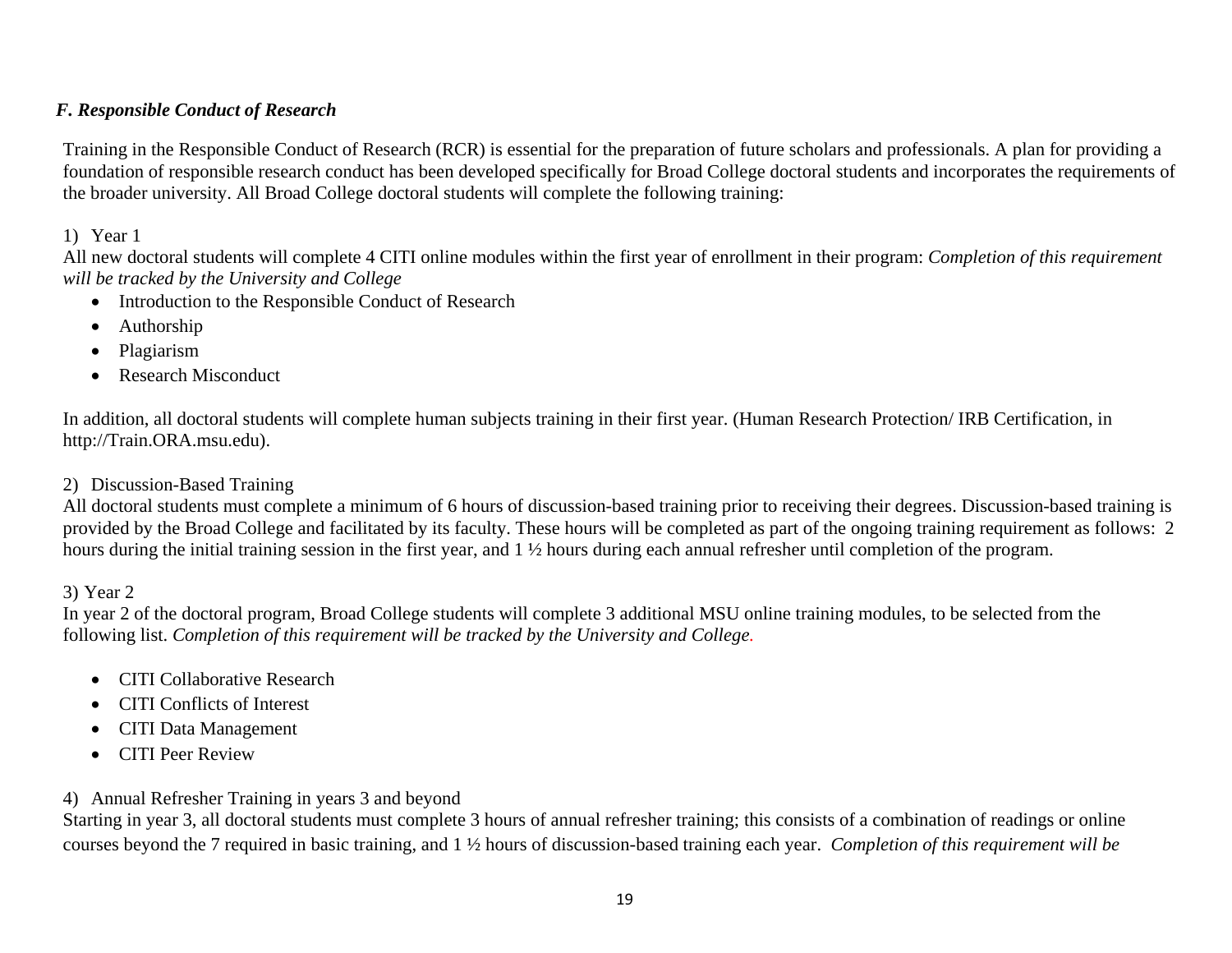#### *recorded by the department in GradInfo as "Annual" training.*

Students will also need to renew their certification in human subjects training as required.

5) Although the Broad College strongly encourages its doctoral students to attend RCR training sessions offered within the college (i.e., discussionbased training during the initial, 2-hour session and during subsequent 1 ½ hour annual refresher sessions), the Graduate School also offers RCR training workshops at various times throughout the academic year (see [https://grad.msu.edu/rcr\)](https://grad.msu.edu/rcr). In any given year, doctoral students who do not attend the applicable discussion-based training session (i.e., initial RCR training or annual refresher) offered by the Broad College must attend commensurate workshops offered by the Graduate School in order to fulfill the RCR training requirement. Failure to fulfill the RCR training requirements outlined above may result in the withholding of a student's assistantship and/or degree.

# **XIV. HUMAN SUBJECTS APPROVALS**

All research involving human subjects in experiments or interview/questioning must be approved by the Committee for Human Research Protection Program prior to data collection. Application procedures and timing can be obtained from the HRPP web site:<http://hrpp.msu.edu/>

# **XV. UNIVERSITY RESOURCES**

# *A. Equal Opportunity, Non-Discrimination & Affirmative Action*

Michigan State University is committed to the principles of equal opportunity, nondiscrimination, and affirmative action. University programs, activities, and facilities are available to all without regard to race, color, sex, religion, creed, national origin, political persuasion, sexual preference, marital status, handicap, or age. The University is an affirmative action, equal-opportunity employer. For information on MSU's anti-discrimination policy, refer to [https://www.hr.msu.edu/policies-procedures/university-wide/ADP\\_policy.html.](https://www.hr.msu.edu/policies-procedures/university-wide/ADP_policy.html) See also the website of the Office for Inclusion and Intercultural Initiatives (http://www.inclusion.msu.edu/home).

# *B. Student Rights and Responsibilities*

For information about your academic rights and responsibilities as a graduate student, refer to the Graduate Student Handbook [http://grad.msu.edu/gsrr/.](http://grad.msu.edu/gsrr/)

# *C. Library Resources*

The MSU Libraries have a growing collection of over three million volumes and access to a large collection of electronic resources including full text databases and indexes to journal articles. The William C. Gast Business library provides services for the MSU College of Business. Students may call Gast Business Library reference librarians to help plan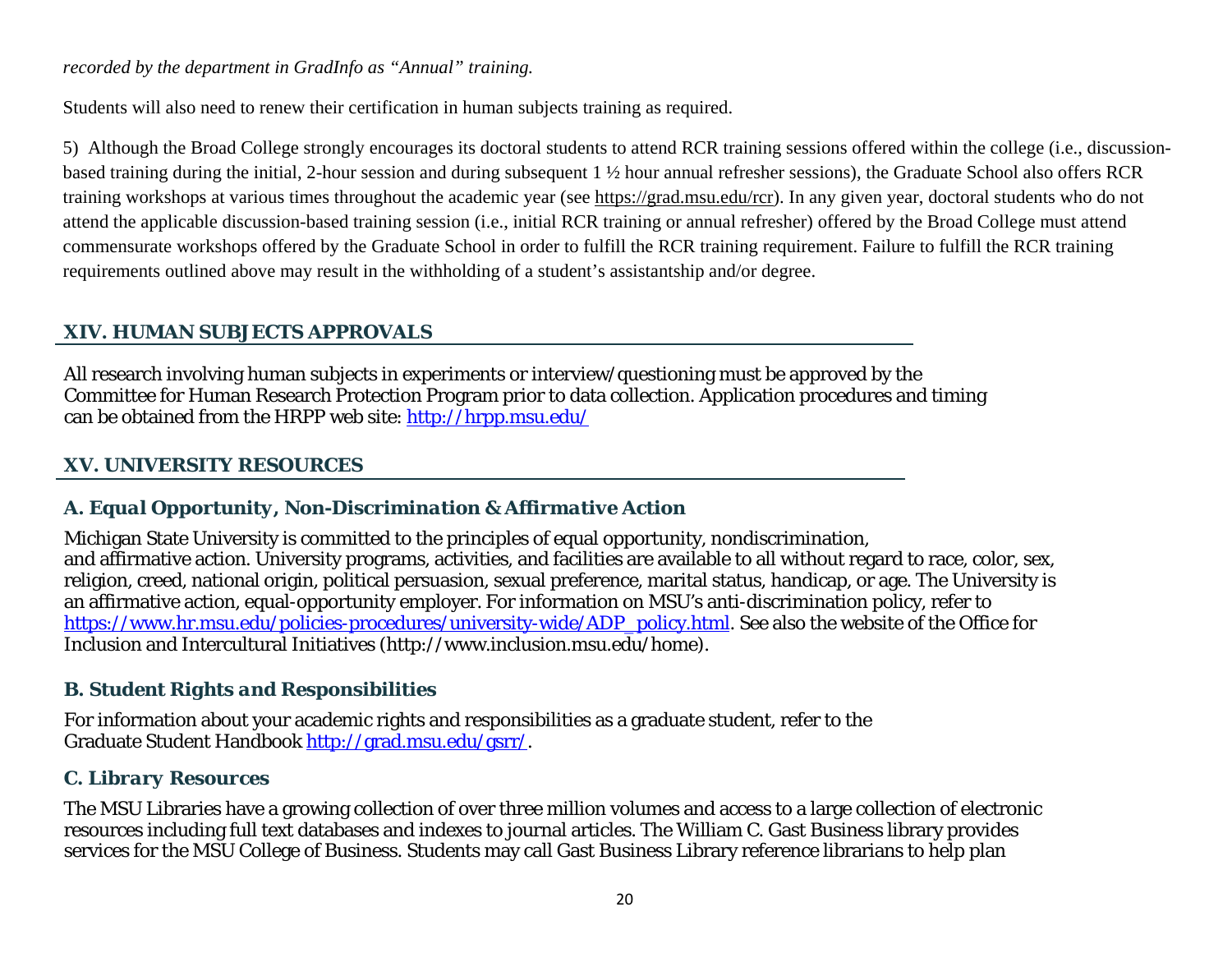research strategies. They will consult via telephone or e-mail. If you go to the Business Library, call beforehand to make an appointment with a librarian, so they can better assist you.

#### *D. Useful Contacts*

Websites

The Graduate School..........................................................[.http://grad.msu.edu/](http://grad.msu.edu/) Graduate Student Handbook............................................. <http://grad.msu.edu/gsrr/> Human Resources............................................................ <http://www.hr.msu.edu/> (Includes MSU policies on:

- Doctoral Program Guidance Committee, composition
- The Code of Teaching Responsibility
- Health Care Coverage
- Employee Handbook)

Graduate Employees Union contract...................................... <http://geuatmsu.org/>

The Eli Broad College of Busines[s..................................................](http://www.bus.msu.edu/) <http://broad.msu.edu/>

Academic Programs- Graduate Study…….………<http://www.reg.msu.edu/AcademicPrograms/>

MSU Library................................................................................ <http://www.lib.msu.edu/>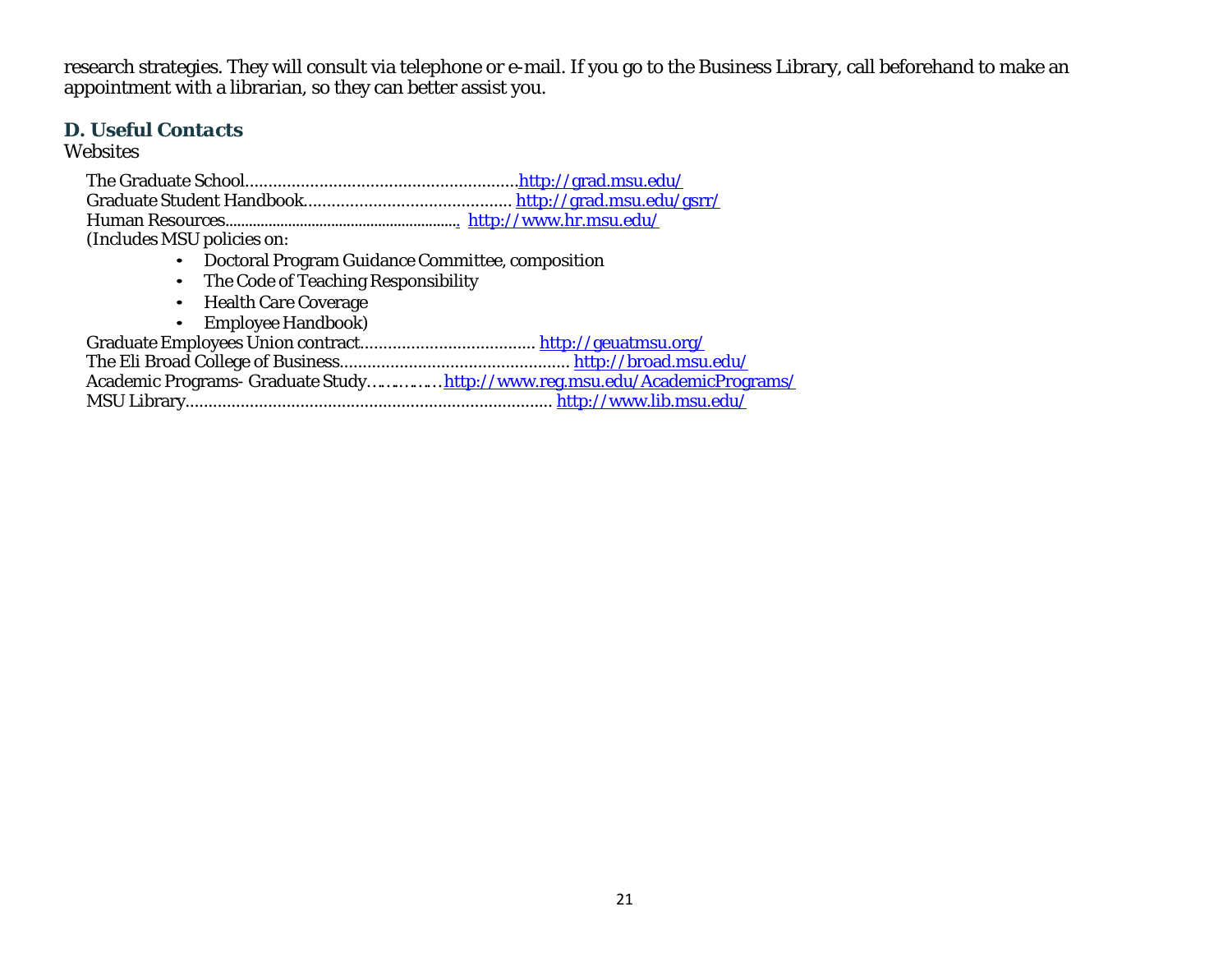# **Appendix A**

### **Code of Teaching Responsibility**

(for the current version of the Code of Teaching Responsibility section go to<https://grad.msu.edu/policies-and-procedures> )

Satisfaction of teaching responsibilities by instructional staff members (herein referred to as instructors) is essential to the successful functioning of a university. This University conceives these responsibilities to be so important that performance by instructors in meeting the provisions of this Code shall be taken into consideration in determining salary increases, tenure, and promotion.

- 1. **Course content**: Instructors shall be responsible for ensuring that the content of the courses they teach is consistent with the course descriptions approved by the University Committee on Curriculum and the University Council. Instructors shall direct class activities toward the fulfillment of course objectives and shall evaluate student performance in a manner consistent with these objectives.
- 2. **Course syllabi**: Instructors shall be responsible for distributing a course syllabus (either in print or electronic form) at the beginning of the semester. The syllabus shall minimally include:
	- (a) instructional objectives;
	- (b) instructor contact information and office hours;
	- (c) grading criteria and methods used to determine final course grades;
	- (d) date of the final examination and tentative dates of required assignments, quizzes, and tests, if applicable;

(e) attendance policy, if different from the University attendance policy and especially when that attendance policy affects student grades;

- (f) required and recommended course materials to be purchased, including textbooks and supplies; and
- (g) any required proctoring arrangements to which students must adhere.
- 3. **Student Assessment and Final Grades**: Instructors shall be responsible for informing students, in a timely manner so as to enhance learning, of the grading criteria and methods used to determine grades on individual assignments. Instructors shall be responsible for assessing a student's performance based on announced criteria and on standards of academic achievement. Instructors shall submit final course grades in accordance with University deadlines. Assessment methods should be appropriate to the learning objectives of the course. In that context, instructors are expected to take reasonable steps to create an assessment environment that promotes academic integrity. When proctoring or other security measures are necessary to ensure integrity of assessments, then such measures should be administered in a manner consistent with the design and delivery of the course.
- 4. **Testing Documents**: Instructors shall be responsible for returning to student's answers to quizzes, tests, and examinations with such promptness to enhance the learning experience. Instructors shall retain final examination answers for at least one semester to allow students to review or to retrieve them. All testing questions (whether on quizzes, tests, or mid-semester or final examinations) are an integral part of course materials, and the decision whether to allow students to retain them is left to the discretion of the instructor.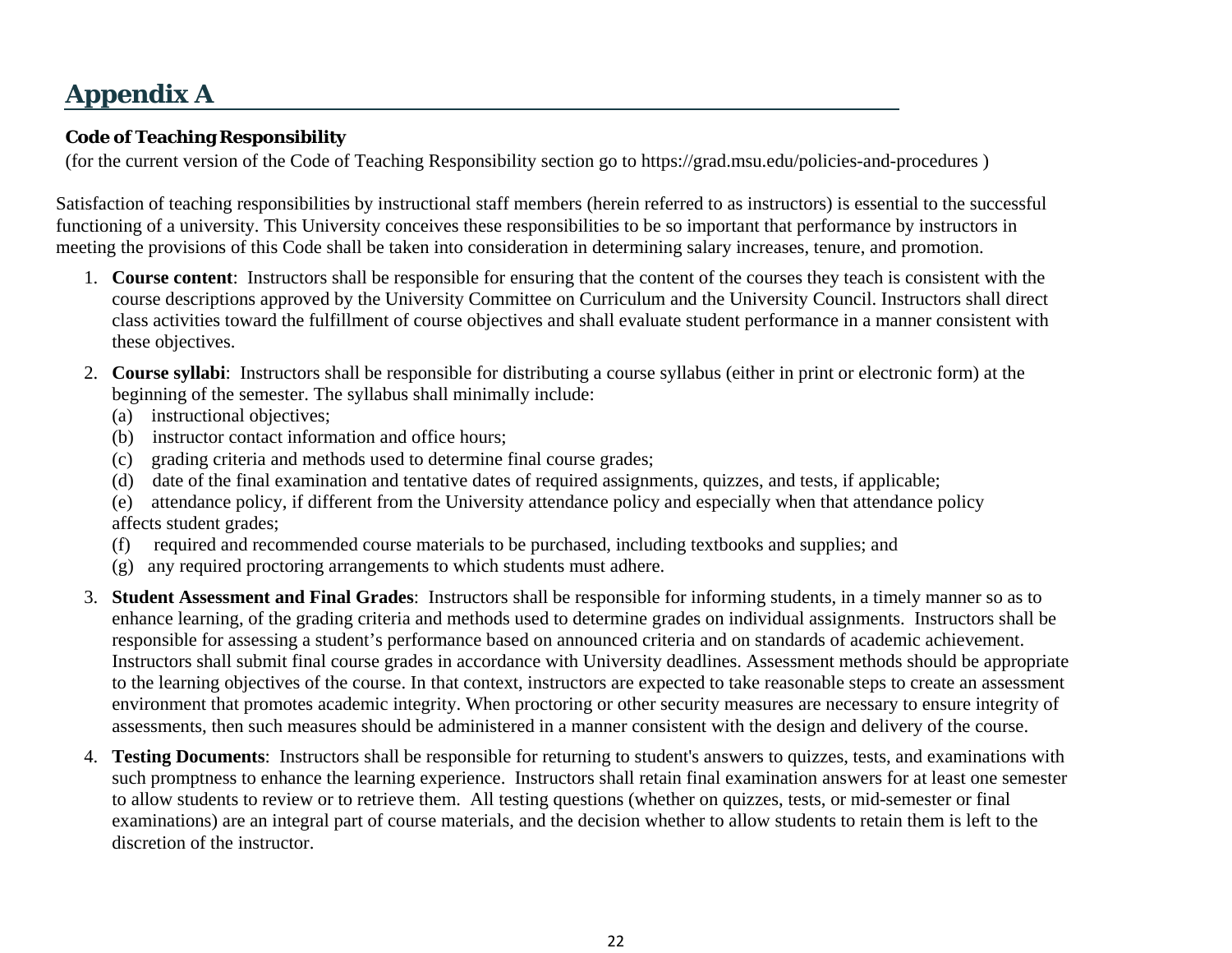- 5. **Term Papers and Comparable Projects**: Instructors shall be responsible for returning to student's term papers and other comparable projects with sufficient promptness to enhance the learning experience. Term papers and other comparable projects are the property of students who prepare them. Instructors shall retain such unclaimed course work for at least one semester to allow students to retrieve such work. Instructors have a right to retain a copy of student course work for their own files.
- 6. **Class Meetings**: Instructors shall be responsible for meeting their classes regularly and at scheduled times. To allow units to take appropriate action, instructors shall notify their units if they are to be absent and have not made suitable arrangements regarding their classes.
- 7. **Applicability of the Code of Teaching Responsibility to Student Assistants**: Instructors of courses in which assistants are authorized to perform teaching, grading, or other instructional functions shall be responsible for acquainting such individuals with the provisions of this Code and for monitoring their compliance.
- 8. **Instructor Accessibility to Students**: Instructors shall be responsible for being accessible to students outside of class time and therefore shall schedule and keep office hours for student conferences. Office hours should be scheduled at times convenient to both students and instructors with the additional option of mutually convenient prearranged appointments for students whose schedules conflict with announced office hours. Each teaching unit shall determine the minimum number of office hours for instructors in that unit. Instructors who serve as academic advisors also shall be responsible for maintaining appropriate office hours before and during enrollment periods. In addition to office hours, instructor accessibility through e-mail and other means is encouraged.
- 9. **Commercialization of Course Notes and Materials**: The University prohibits students from commercializing their notes of lectures and University-provided class materials *without the written consent of the instructor*. Instructors may allow commercialization by including permission in the course syllabus or other written statement distributed to all students in the class.

#### **Hearing Procedures**

- 1. Students may register complaints regarding an instructor's failure to comply with the provisions of the Code of Teaching Responsibility directly with that instructor.
- 2. Students may also take complaints directly to teaching units' chief administrators or their designates. If those persons are unable to resolve matters to the student's satisfaction, undergraduate students may request a formal grievance hearing before the University Academic Grievance Hearing Board (see SRR Article 7. III). Unsatisfied graduate students may request a formal grievance hearing before their department hearing board (see GSRR Article 5). Before doing this, all students are encouraged to meet with the University Ombudsperson.
- 3. Such complaints must normally be initiated no later than the middle of the semester following the one wherein alleged violations occurred. Exceptions shall be made in cases where the involved instructor or student is absent from the University during the semester following the one wherein alleged violations occurred.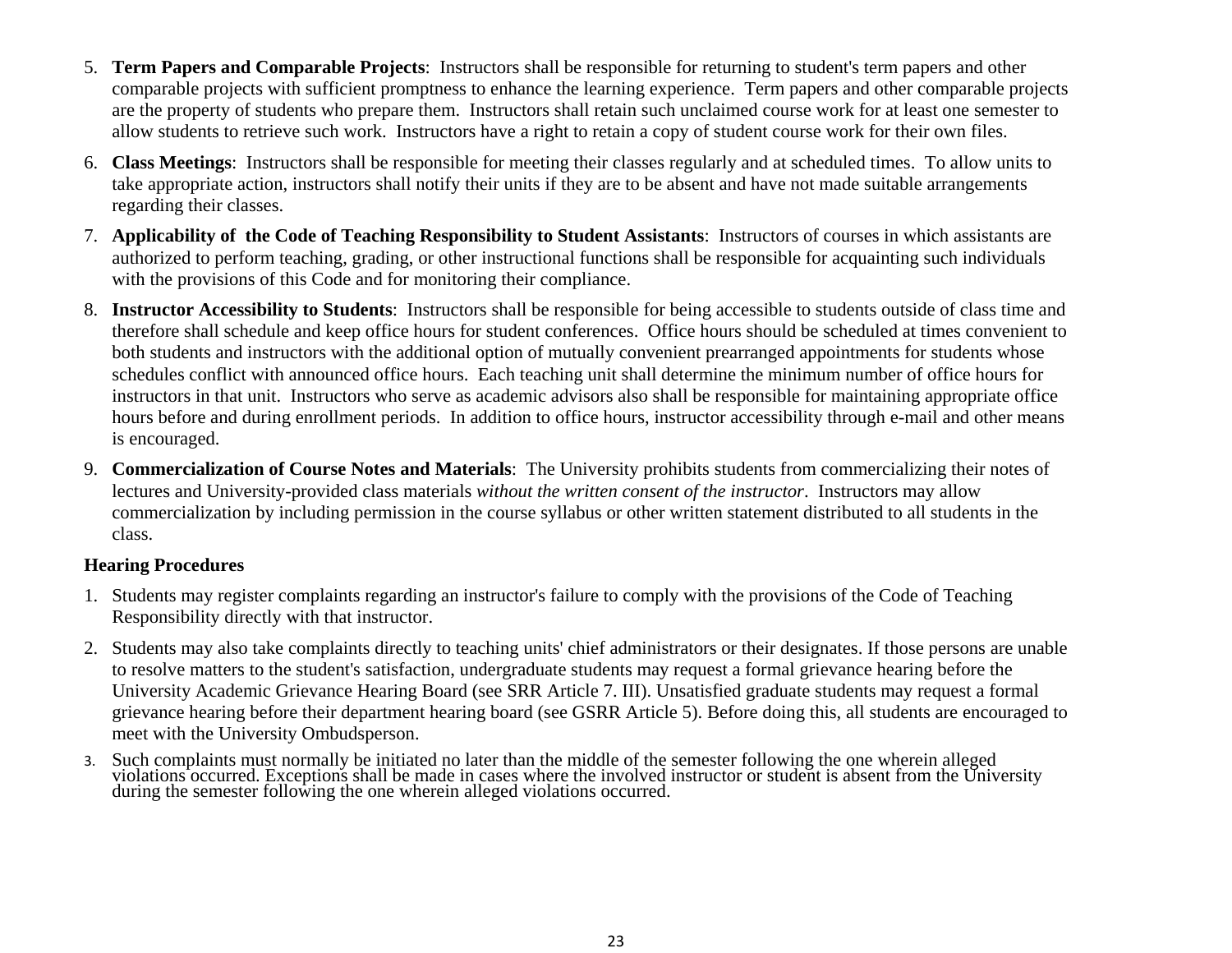# **Graduate Student Academic Grievance Hearing Procedures**

<https://grad.msu.edu/sites/default/files/content/gsrr/GSRR.pdf>

# **Graduate Student Academic Grievance Hearing Procedures for the Marketing Program**

Each right of an individual places a reciprocal duty upon others: the duty to permit the individual to exercise the right. The student, as a member of the academic community, has both rights and duties. Within that community, the student's most essential right is the right to learn. The University has a duty to provide for the student those privileges, opportunities, and protections which best promote the learning process in all its aspects. The student also has duties to other members of the academic community, the most important of which is to refrain from interference with those rights of others which are equally essential to the purposes and processes of the University. (GSRR Article 1.2)

The *Michigan State University Student Rights and Responsibilities (SRR)* and the *Graduate Student Rights and Responsibilities* (GSRR) documents establish the rights and responsibilities of MSU students and prescribe procedures to resolve allegations of violations of those rights through formal grievance hearings. In accordance with the SRR and the GSRR, the Marketing Program has established the following Hearing Board procedures for adjudicating graduate student academic grievances and complaints. (See GSRR 5.4.)

# **I. JURISDICTION OF THE MARKETING PROGRAM HEARING BOARD:**

A. The Hearing Board serves as the initial Hearing Board for academic grievance hearings involving graduate students who allege violations of academic rights or seek to contest an allegation of academic misconduct (academic dishonesty, violations of professional standards or falsifying admission and academic records). (See GSRR 2.3 and 5.1.1.)

\_\_\_\_\_\_\_\_\_\_\_\_\_\_\_\_\_\_\_\_\_\_\_\_\_\_\_\_\_\_\_\_\_\_\_\_\_\_\_\_\_\_\_\_\_\_\_\_\_\_\_\_\_\_\_\_\_\_\_\_\_\_\_\_\_\_\_\_\_\_\_\_\_\_\_\_\_\_\_\_

B. Students may not request an academic grievance hearing based on an allegation of incompetent instruction. (See GSRR 2.2.2)

# **II. COMPOSITION OF THE MARKETING PROGRAM HEARING BOARD:**

- A. The Program shall constitute a Hearing Board pool no later than the end of the tenth week of the spring semester according to established Program procedures. Hearing Board members serve one year terms with reappointment possible. The Hearing Board pool should include both faculty and graduate students. (See GSRR 5.1.2 and 5.1.6.)
- B. The Chair of the Hearing Board shall be the faculty member with rank who shall vote only in the event of a tie. In addition to the Chair, the Hearing Board shall include an equal number of voting graduate students and faculty. (See GSRR 5.1.2, and 5.1.5.)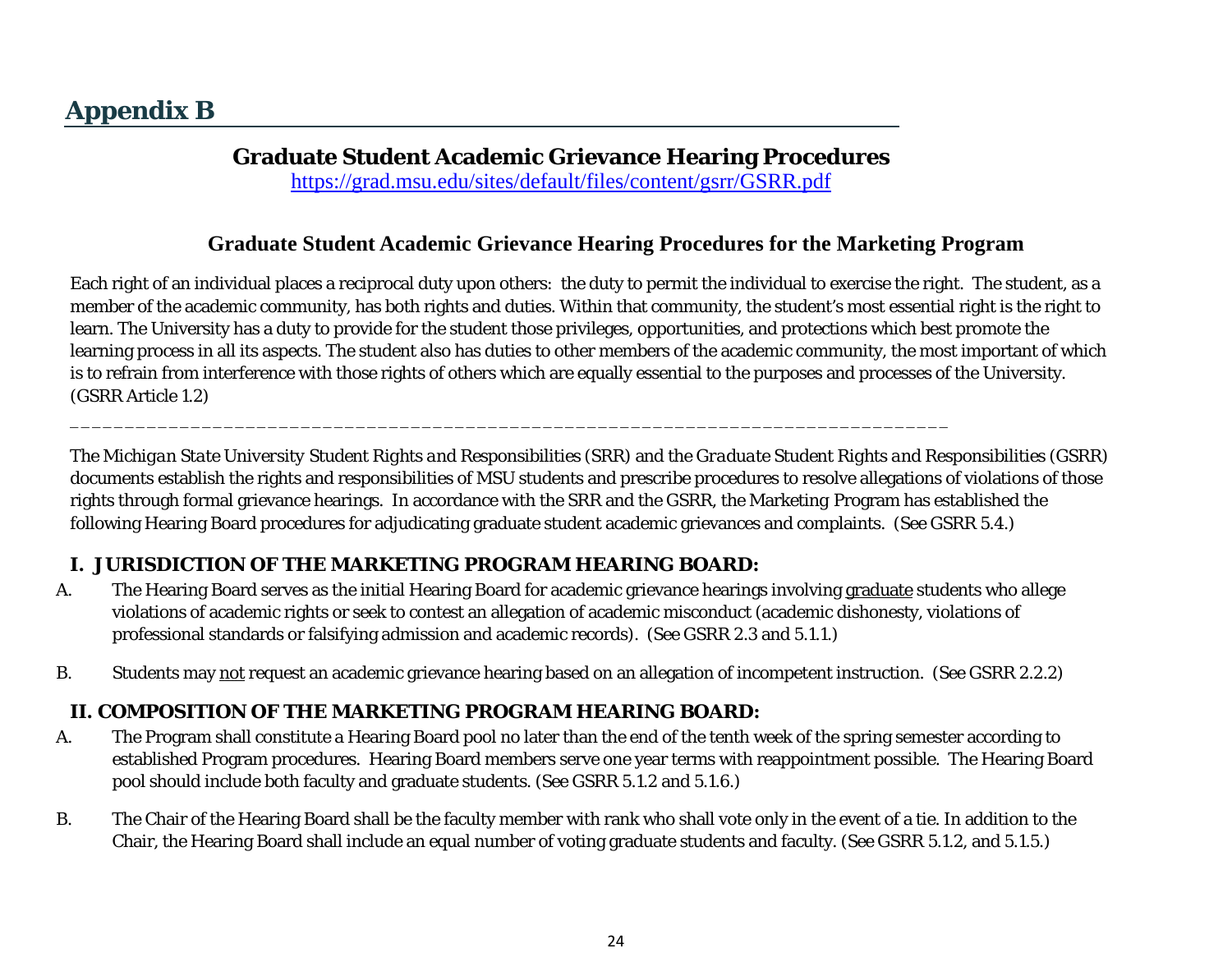C. The Program will train hearing board members about these procedures and the applicable sections of the GSRR. (See GSRR 5.1.3.)

# **III. REFERRAL TO THE MARKETING PROGRAM HEARING BOARD:**

- A. After consulting with the instructor and appropriate unit administrator, graduate students who remain dissatisfied with their attempt to resolve an allegation of a violation of student academic rights or an allegation of academic misconduct (academic dishonesty, violations of professional standards or falsifying admission and academic records) may request an academic grievance hearing. When appropriate, the Department Chair, in consultation with the Dean, may waive jurisdiction and refer the request for an initial hearing to the College Hearing Board. (See GSRR 5.3.6.2.)
- B. At any time in the grievance process, either party may consult with the University Ombudsperson. (See GSRR 5.3.2.)
- C. In cases of ambiguous jurisdiction, the Dean of The Graduate School will select the appropriate Hearing Board for cases involving graduate students. (See GSRR 5.3.5.)
- D. Generally, the deadline for submitting the written request for a hearing is the middle of the next semester in which the student is enrolled (including Summer). In cases in which a student seeks to contest an allegation of academic misconduct and the student's dean has called for an academic disciplinary hearing, the student has **10** class days to request an academic grievance to contest the allegation. (See GSRR 5.3.6.1 and 5.5.2.2.)
- E. If either the student (the complainant) or the respondent (usually, the instructor or an administrator) is absent from the university during that semester, or if other appropriate reasons emerge, the Hearing Board may grant an extension of this deadline. If the university no longer employs the respondent before the grievance hearing commences, the hearing may proceed. (See GSRR 5.4.9.)
- F. A written request for an academic grievance hearing must (1) specify the specific bases for the grievance, including the alleged violation(s), (2) identify the individual against whom the grievance is filed (the respondent) and (3) state the desired redress. Anonymous grievances will not be accepted. (See GSRR 5.1 and 5.3.6.)

# **IV. PRE-HEARING PROCEDURES**

- A. After receiving a graduate student's written request for a hearing, the Chair of the Department will promptly refer the grievance to the Chair of the Hearing Board. (See GSRR 5.3.2, 5.4.3.)
- B. Within **5** class days, the Chair of the Hearing Board will:
	- 1. forward the request for a hearing to the respondent and ask for a written response;
	- 2. send the names of the Hearing Board members to both parties and, to avoid conflicts of interest between the two parties and the Hearing Board members, request written challenges, if any, within **3** class days of this notification. In addition to conflict of interest challenges, either party can challenge two hearing board members without cause (GSRR 5.1.7.c);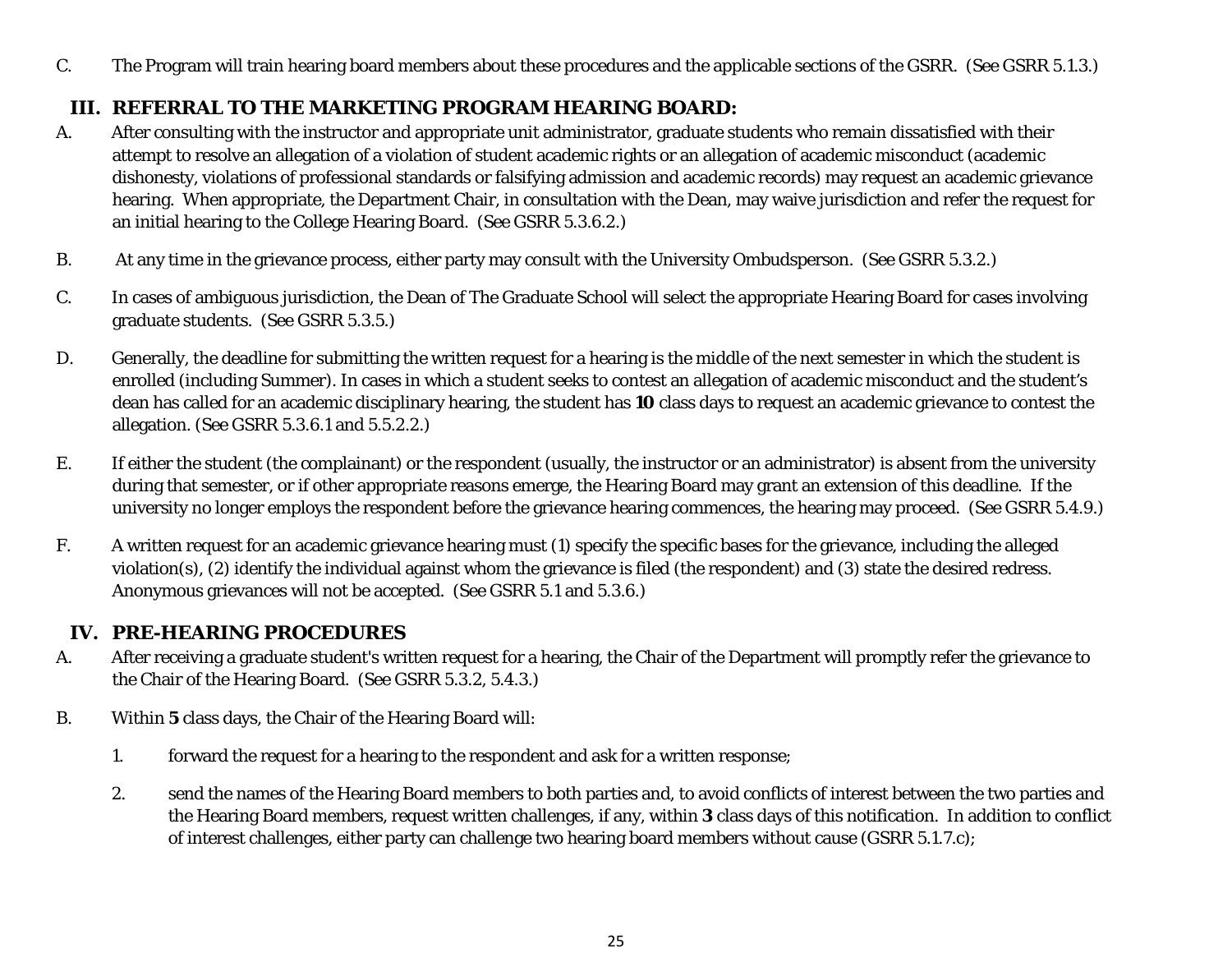- 3. rule promptly on any challenges, impanel a Hearing Board and send each party the names of the Hearing Board members. If the Chair of the Hearing Board is the subject of a challenge, the challenge shall be filed with the Dean of the College, or designee (See GSRR 5.1.7.). Decisions by the Hearing Board chair or the College Dean (or designee) on conflict of interest challenges are final;
- 4. send the Hearing Board members a copy of the request for a hearing and the respondent's written response, and send all parties a copy of these procedures.
- C. Within **5** class days of being established, the Hearing Board shall review the request, and, after considering all requested and submitted information:
	- 1. accept the request, in full or in part, and promptly schedule a hearing.
	- 2. reject the request and provide a written explanation to appropriate parties; e.g., lack of jurisdiction. (The student may appeal this decision.)
	- 3. the GSRR allows the hearing board to invite the two parties to meet with the Hearing Board in an informal session to try to resolve the matter. Such a meeting does not preclude a later hearing. However, by the time a grievance is requested all informal methods of conflict resolution should have been exhausted so this option is rarely used. (See GSRR 5.4.6.)
- D. If the Hearing Board calls for a hearing, the Chair of the Hearing Board shall promptly negotiate a hearing date, schedule an additional meeting only for the Hearing Board should additional deliberations on the findings become necessary, and request a written response to the grievance from the respondent.
- E. At least **5** class days before the scheduled hearing, the Chair of the Hearing Board shall notify the respondent and the complainant in writing of the (1) time, date, and place of the hearing; (2) the names of the parties to the grievance; (3) a copy of the hearing request and the respondent's reply; and (4) the names of the Hearing Board members after any challenges. (See GSRR 5.4.7.)
- F. At least **3** class days before the scheduled hearing, the parties must notify the Chair of the Hearing Board the names of their witnesses and advisor, if any, and request permission for the advisor to have voice at the hearing. The chair may grant or deny this request. The Chair will promptly forward the names given by the complainant to the respondent and vice versa. (See GSRR 5.4.7.1.)
- G. The Chair of the Hearing Board may accept written statements from either party's witnesses at least **3** class days before the hearing. (See GSRR 5.4.9.)
- H. In unusual circumstances and in lieu of a personal appearance, either party may request permission to submit a written statement to the Hearing Board or request permission to participate in the hearing through an electronic communication channel. Written statements must be submitted to the Hearing Board at least **3** class days before the scheduled hearing. (See GSRR 5.4.9c.)
- I. Either party to the grievance hearing may request a postponement of the hearing. The Hearing Board may either grant or deny the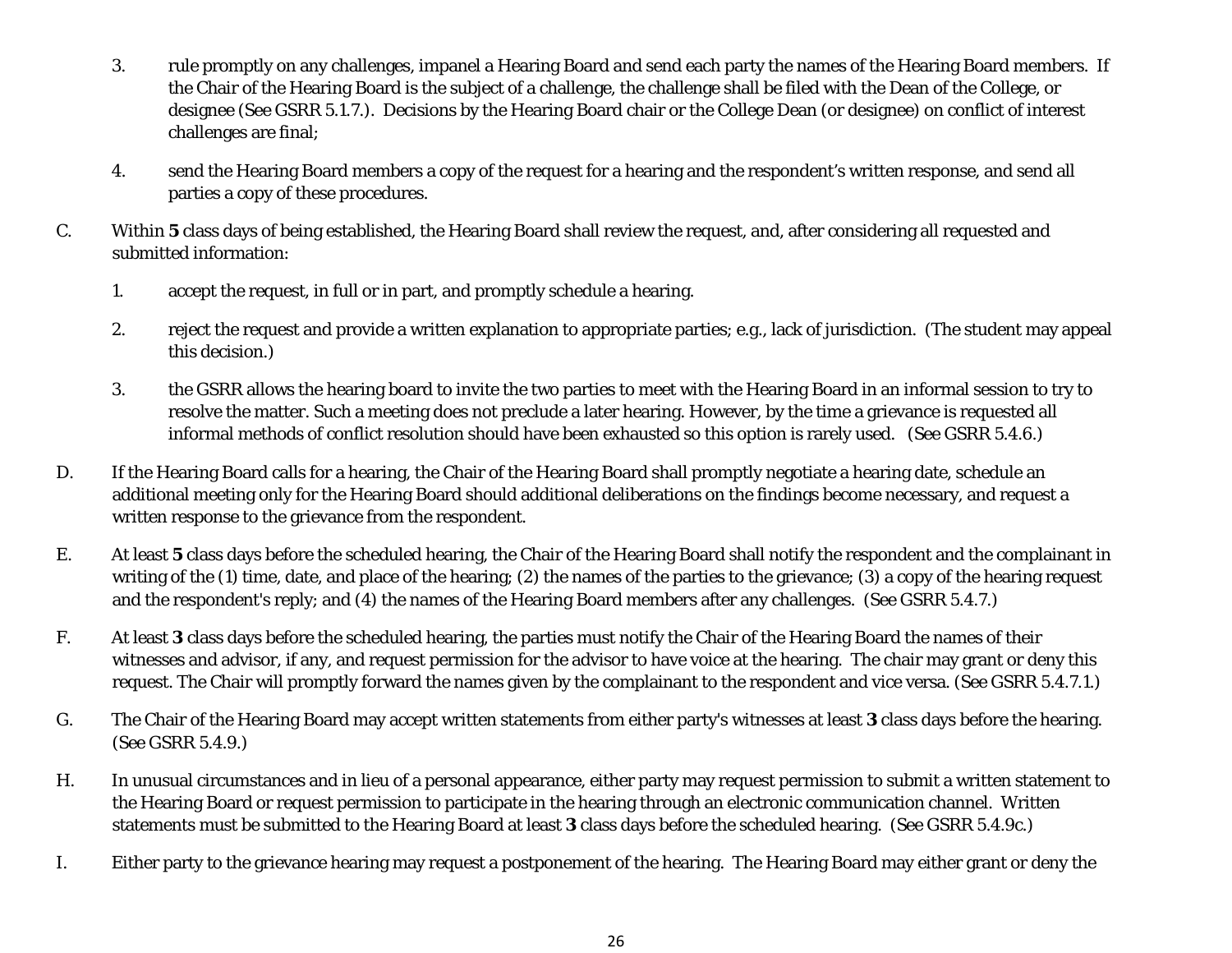request. (See GSRR 5.4.8.)

- J. At its discretion, the Hearing Board may set a reasonable time limit for each party to present its case, and the Chair of the Hearing Board must inform the parties of such a time limit in the written notification of the hearing.
- K. Hearings are closed unless the student requests an open hearing, which would be open to all members of the MSU community. The Hearing Board may close an open hearing to protect the confidentiality of information or to maintain order. (See GSRR 5.4.10.4.)
- L. Members of the Hearing Board are expected to respect the confidentiality of the hearing process. (See GSRR 5.4.10.4.and 5.4.11.)

# **V. HEARING PROCEDURES:**

- A. The Hearing will proceed as follows:
	- 1. Introductory remarks by the Chair of the Hearing Board: The Chair of the Hearing Board introduces hearing panel members, the complainant, the respondent and advisors, if any. The Chair reviews the hearing procedures, including announced time restraints for presentations by each party and the witnesses, and informs the parties if their advisors may have a voice in the hearings and if the proceedings are being recorded. Witnesses shall be excluded from the proceedings except when testifying. The Chair also explains:
		- In academic grievance hearings in which a graduate student alleges a violation of academic rights, the student bears the burden of proof.
		- In hearings in which a graduate students seeks to contest allegations of academic misconduct, the instructor bears the burden of proof.
		- All Hearing Board decisions must be reached by a majority of the Hearing Board, based on a "clear and convincing evidence." (See GSRR 8.1.18.)

(See GSRR 5.4.10.1 and 8.1.18.) For various other definitions, see GSRR Article 8.)

- 2. If the complainant fails to appear in person or via an electronic channel at a scheduled hearing, the Hearing Board may either postpone the hearing or dismiss the case for demonstrated cause. (See GSRR 5.4.9a.)
- 3. If the respondent fails to appear in person or via an electronic channel at a scheduled hearing, the Hearing Board may postpone the hearing or, only in unusual circumstances, hear the case in his or her absence. (See GSRR 5.4.9-b.)
- 4. If the respondent is absent from the University during the semester of the grievance hearing or no longer employed by the University before the grievance procedure concludes, the hearing process may still proceed. (See GSRR 5.3.6.1.)
- 5. To assure orderly questioning, the Chair of the Hearing Board will recognize individuals before they speak. All parties have a right to speak without interruption. Each party has a right to question the other party and to rebut any oral or written statements submitted to the Hearing Board. (See GSRR 5.4.10.2.)
- 6. Presentation by the Complainant: The Chair recognizes the complainant to present without interruption any statements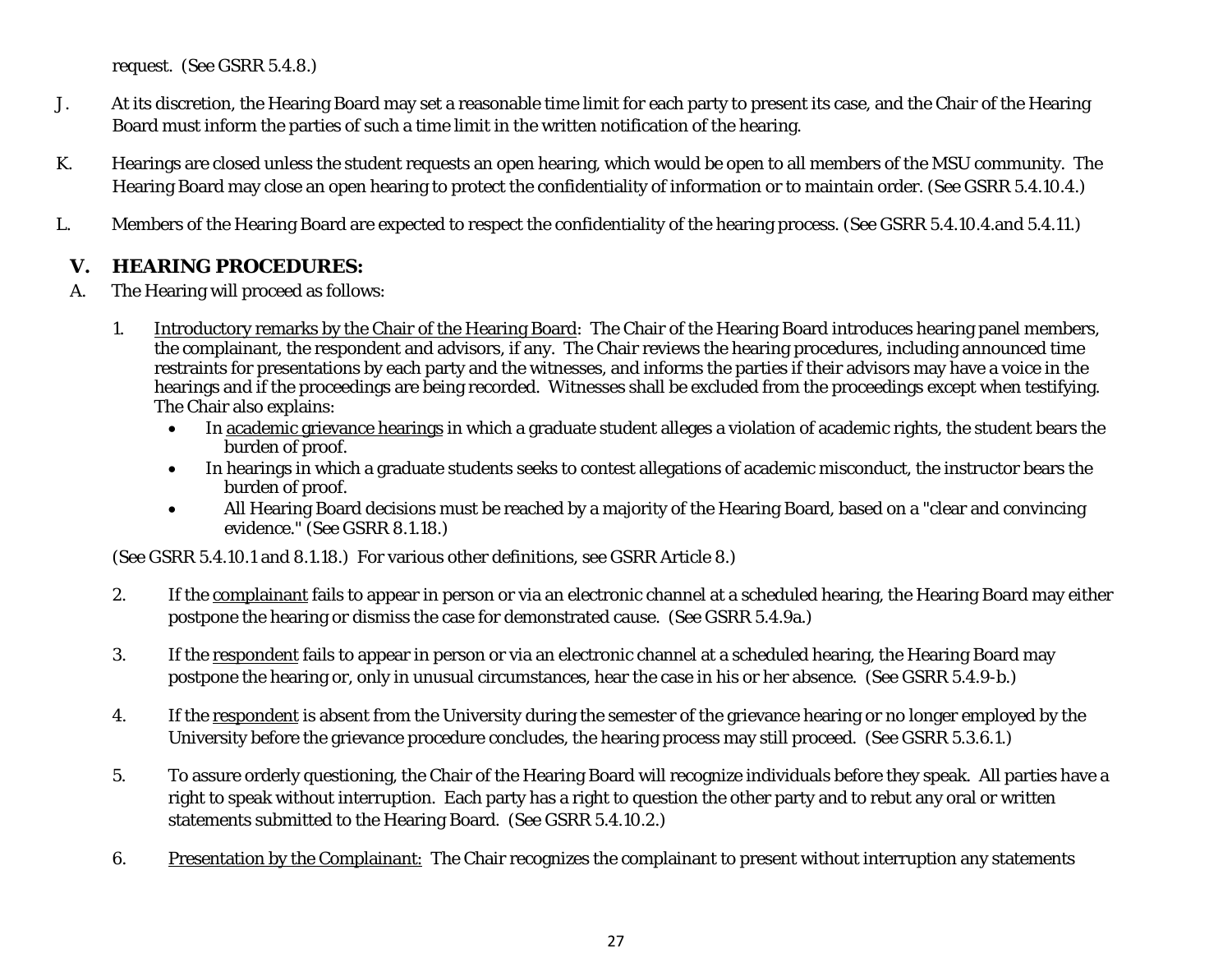relevant to the complainant's case, including the redress sought. The Chair then recognizes questions directed at the complainant by the Hearing Board, the respondent and the respondent's advisor, if any.

- 7. Presentation by the Complainant's Witnesses: The Chair recognizes the complainant's witnesses, if any, to present, without interruption, any statement directly relevant to the complainant's case. The Chair then recognizes questions directed at the witnesses by the Hearing Board, the respondent, and the respondent's advisor, if any.
- 8. Presentation by the Respondent: The Chair recognizes the respondent to present without interruption any statements relevant to the respondent's case. The Chair then recognizes questions directed at the respondent by the Hearing Board, the complainant, and the complainant's advisor, if any.
- 9. Presentation by the Respondent's Witnesses: The Chair recognizes the respondent's witnesses, if any, to present, without interruption, and statement directly relevant to the respondent's case. The Chair then recognizes questions directed at the witnesses by the Hearing Board, the complainant, and the complainant's advisor, if any.
- 10. Rebuttal and Closing Statement by Complainant: The complainant refutes statements by the respondent, the respondent's witnesses and advisor, if any, and presents a final summary statement.
- 11. Rebuttal and Closing Statement by Respondent: The respondent refutes statements by the complainant, the complainant's witnesses and advisor, if any, and presents a final summary statement.
- 12. Final questions by the Hearing Board: The Hearing Board asks questions of any of the participants in the hearing.

#### **VI. POST-HEARING PROCEDURES**

A. Deliberation:

After all evidence has been presented, with full opportunity for explanations, questions and rebuttal, the Chair of the Hearing Board shall excuse all parties to the grievance and convene the Hearing Board to determine its findings in executive session. When possible, deliberations should take place directly following the hearing and/or at the previously scheduled follow-up meeting. (See Section IV.D above.)

- B. Decision:
	- 1. In grievance (non-disciplinary) hearings involving graduate students in which a majority of the Hearing Board finds, based on "clear and convincing evidence," that a violation of the student's academic rights has occurred and that redress is possible, it shall recommend an appropriate remedy to the Department Chair or School Director. Upon receiving the Hearing Board's recommendation, the Department Chair or School Director shall implement an appropriate remedy, in consultation with the Hearing Board, within **3** class days. If the Hearing Board finds that no violation of academic rights has occurred, it shall so inform the Chair or Director. The Chair of the Hearing Board shall promptly forward copies of the final decision to parties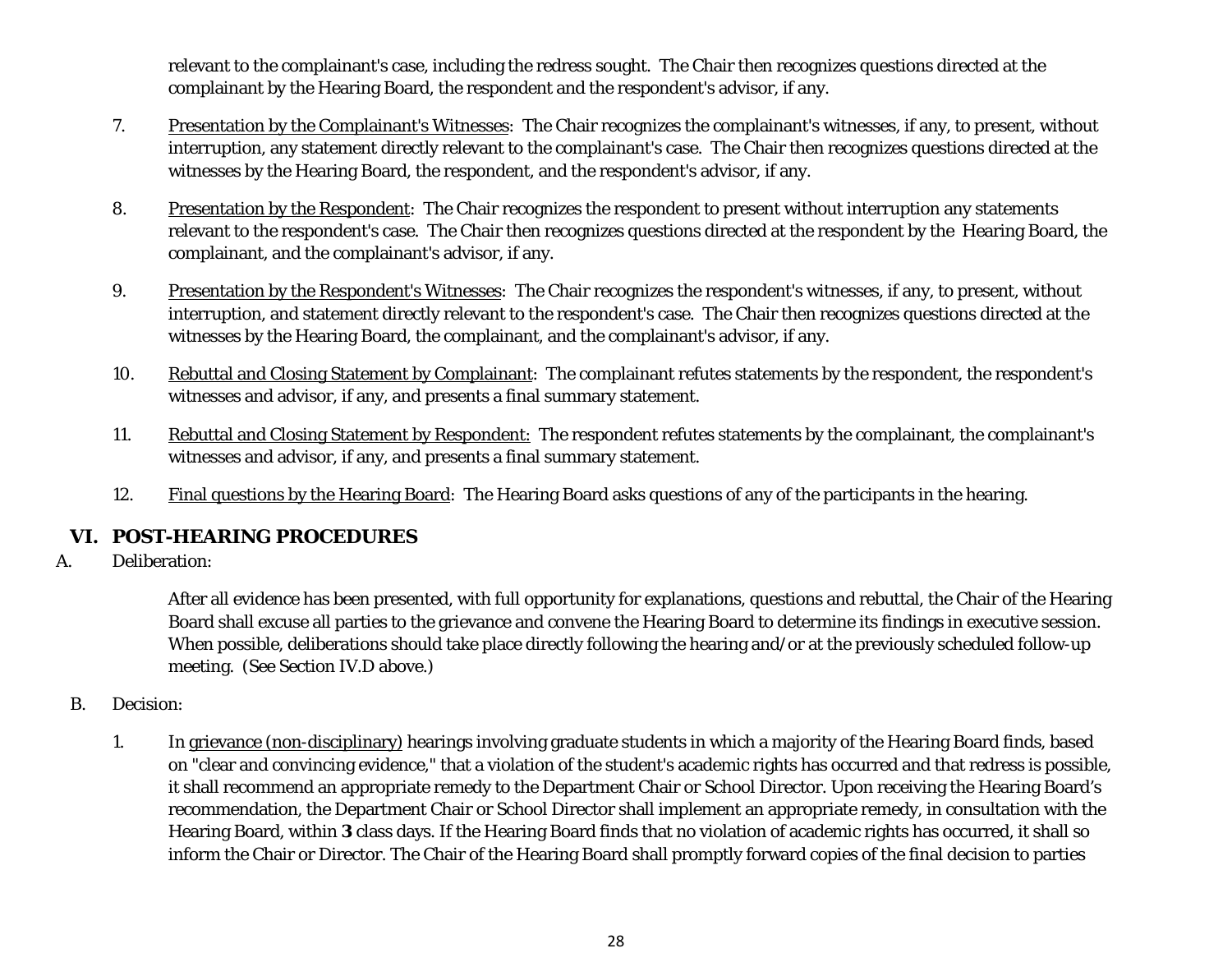and the University Ombudsperson. (See GSRR 5.4.11.)

2. In grievance (non-disciplinary) hearings involving graduate students in which the Hearing Board serves as the initial hearing body to adjudicate an allegation of academic dishonesty and, based on "clear and convincing evidence," the Hearing Board finds for the student, the Hearing Board shall recommend to the Department Chair or School Director that the penalty grade be removed, the Academic Dishonesty Report be removed from the student's records and a "good faith judgment" of the student's academic performance in the course take place. If the Hearing Board finds for the instructor, the penalty grade shall stand and the Academic Dishonesty Report regarding the allegation will remain on file, pending an appeal, if any to the College Hearing Board within **5** class days of the Hearing Board's decision. If an academic disciplinary hearing is pending, and the Hearing Board decides for the instructor, the graduate student's disciplinary hearing before either the College Hearing Board or the Dean of The Graduate School would promptly follow, pending an appeal, if any, within **5** class days. (See GSRR 5.5.2.2 and 5.4.12.3)

#### C. Written Report:

The Chair of the Hearing Board shall prepare a written report of the Hearing Board's findings, including recommended redress or sanctions for the complainant, if applicable, and forward a copy of the decision to the appropriate unit administrator within **3** class days of the hearing. The report shall indicate the rationale for the decision and the major elements of evidence, or lack thereof that support the Hearing Board's decision. The administrator, in consultation with the Hearing Board, shall then implement an appropriate remedy. The report also should inform the parties of the right to appeal within **5** class days following notice of the decision, or **5** class days if an academic disciplinary hearing is pending. The Chair shall forward copies of the Hearing Board's report and the administrator's redress, if applicable, to the parties involved, the responsible administrators, the University Ombudsperson and the Dean of The Graduate School. All recipients must respect the confidentiality of the report and of the hearing board's deliberations resulting in a decision. (See GSRR 5.4.12 and 5.5.2.2)

# **VII. APPEAL OF THE MARKETING PROGRAM HEARING BOARD DECISION:**

- A. Either party may appeal a decision by the Marketing Program Hearing Board to the College Hearing Board for cases involving (1) academic grievances alleging violations of student rights and (2) alleged violations of regulations involving academic misconduct (academic dishonesty, professional standards or falsification of admission and academic records.) (See GSRR 5.4.12.)
- B. All appeals must be in writing, signed and submitted to the Chair of the College Hearing Board within **5** class days following notification of the Hearing Board's decision. While under appeal, the original decision of the Hearing Board will be held in abeyance. (See GSRR 5.4.12, 5.4.12.2 and 5.4.12.3.)
- C. A request for an appeal of a Hearing Board decision to the College Hearing Board must allege, in sufficient particularity to justify a hearing, that the initial Hearing Board failed to follow applicable procedures for adjudicating the hearing or that findings of the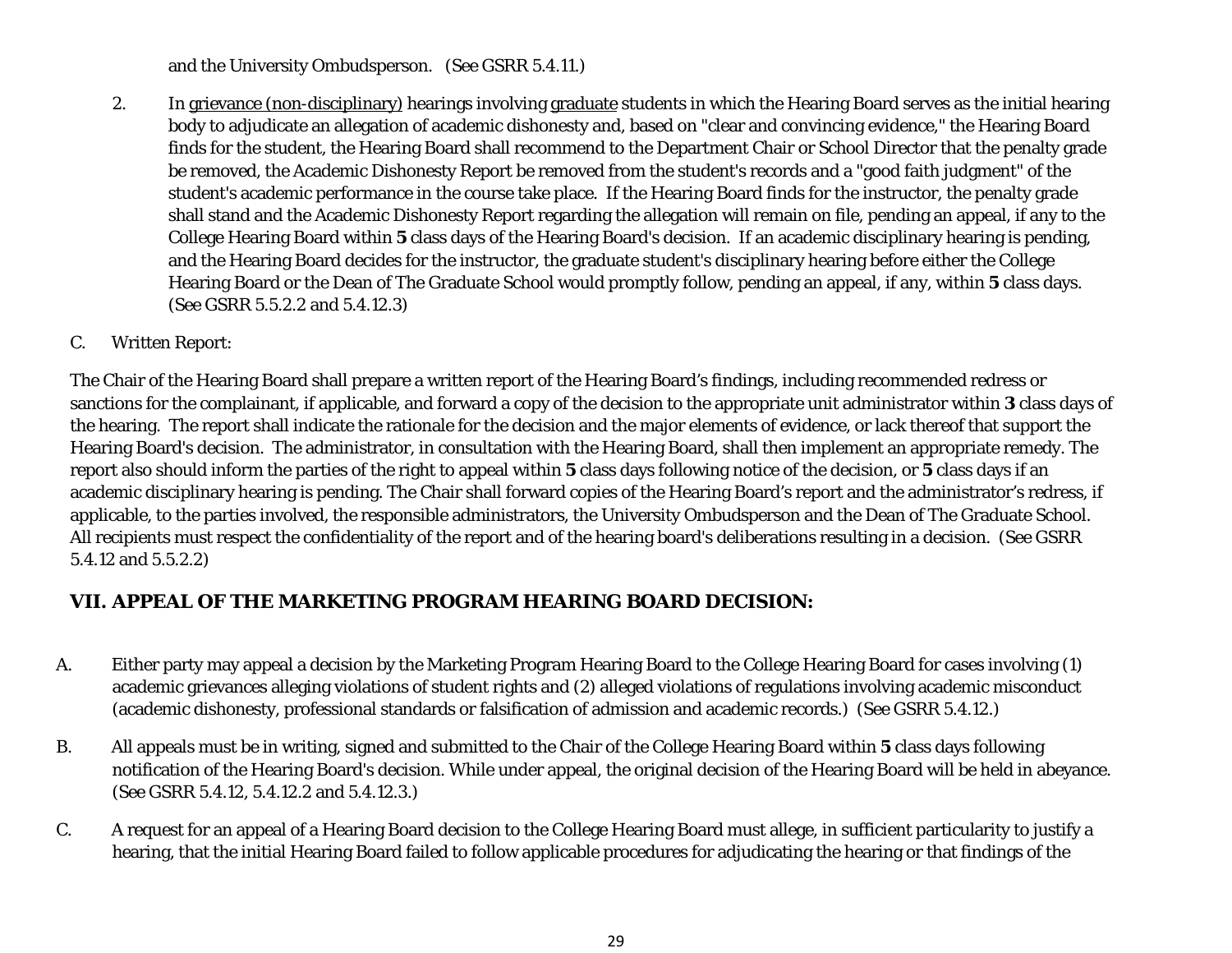Hearing Board were not supported by "clear and convincing evidence." The request also must include the redress sought. Presentation of new evidence normally will be inappropriate. (See GSRR 5.4.12.1, 5.4.12.2 and 5.4.12.4.)

#### **VIII. RECONSIDERATION:**

If new evidence should arise, either party to a hearing may request the appropriate Hearing Board to reconsider the case within **30** days upon receipt of the hearing outcome. The written request for reconsideration is to be sent to the Chair of the Hearing Board, who shall promptly convene the Hearing Board to review the new material and render a decision on a new hearing. (See GSRR 5.4.13.)

# **IX. FILE COPY:**

The Chair of the Department shall file a copy of these procedures with the Office of the Ombudsperson and with the Dean of The Graduate School. (See GSRR 5.4.1.)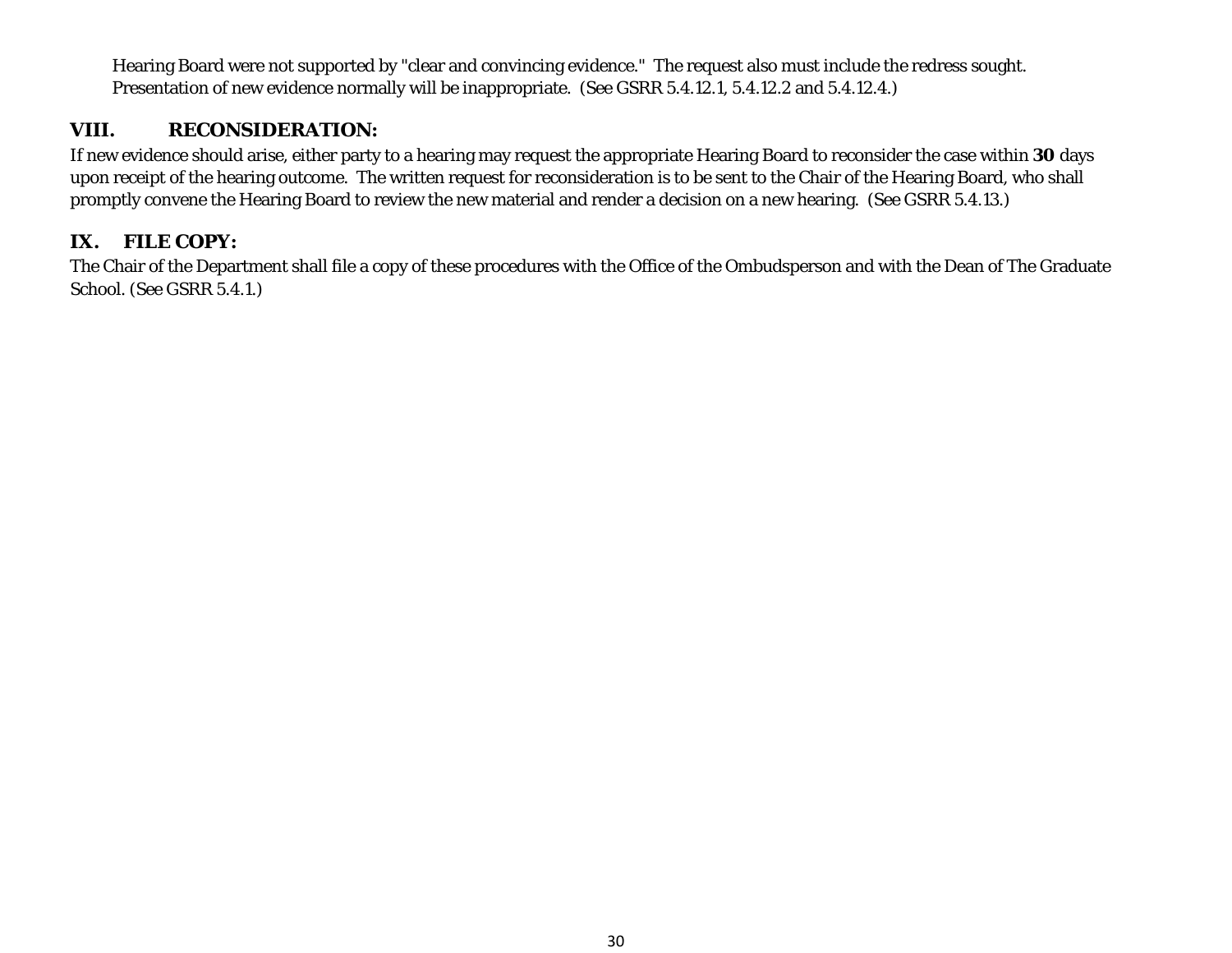# **APPENDIX C: GRADING KEY FOR FIRST YEAR PAPERS AND COMPREHENSIVE EXAM**

| $\mathbf{0}$                                                                      | $\mathbf{1}$                                                          | $\overline{2}$                                                                                 | 3                                                                                                                        |                                                                                      | 5                                                                                                             |
|-----------------------------------------------------------------------------------|-----------------------------------------------------------------------|------------------------------------------------------------------------------------------------|--------------------------------------------------------------------------------------------------------------------------|--------------------------------------------------------------------------------------|---------------------------------------------------------------------------------------------------------------|
| <b>Importance of the Topic</b>                                                    | <b>Importance of the Topic</b>                                        | <b>Importance of the Topic</b>                                                                 | <b>Importance of the Topic</b>                                                                                           | <b>Importance of the Topic</b>                                                       | <b>Importance of the Topic</b>                                                                                |
| Trivial topic with limited<br>potential for contribution to<br>theory or practice | Paper provides minimal<br>contribution to both theory<br>and practice | Paper makes a modest<br>contribution to either theory or<br>practice, but doesn't consistently | Paper makes a modest contribution<br>to both theory and practice.<br>Topic has the potential to make a                   | Paper makes a strong contribution<br>to bot theory and practice.                     | Paper makes a very strong<br>contribution to both theory and<br>practice                                      |
|                                                                                   |                                                                       | offer extensions to both areas.                                                                | significant contribution                                                                                                 |                                                                                      | Topic has the potential to make an<br>incredibly strong and<br>breakthrough contribution to the<br>literature |
| <b>Conceptual Rigor</b>                                                           | <b>Conceptual Rigor</b>                                               | <b>Conceptual Rigor</b>                                                                        | <b>Conceptual Rigor</b>                                                                                                  | <b>Conceptual Rigor</b>                                                              | <b>Conceptual Rigor</b>                                                                                       |
| No reference to theory<br>Misses most important points                            | Inappropriate theoretical<br>justification                            | Poor or very limited theory<br>discussion when developing the<br>conceptual background         | Relevant theories are identified to<br>support their key research questions,<br>but its application and justification is | Relevant theories are identified<br>and properly applied to the<br>research context. | Ideal theories are identified and<br>masterfully incorporated to<br>support the research model.               |
| relevant to this research topic                                                   | Lack of acquaintance with the<br>literature                           | Omitted several important<br>references                                                        | weak.<br>Some key references are omitted                                                                                 | Most of the important research is<br>cited.                                          | Hypotheses are precisely<br>developed and supported by                                                        |
|                                                                                   |                                                                       | No evidence of integration of<br>material                                                      | Integration of the literature in the<br>hypothesis develop was limited                                                   | Hypotheses are reasonably well                                                       | theory.                                                                                                       |
|                                                                                   | Poorly developed hypotheses                                           | Shows a sketchy acquaintance                                                                   |                                                                                                                          | developed.                                                                           |                                                                                                               |
| <b>Methodological Rigor</b>                                                       | <b>Methodological Rigor</b>                                           | <b>Methodological Rigor</b>                                                                    | <b>Methodological Rigor</b>                                                                                              | <b>Methodological Rigor</b>                                                          | <b>Methodological Rigor</b>                                                                                   |
| Completely inappropriate<br>methods were employed                                 | Poor method selection and<br>unreliable or invalid results            | Suboptimal method to test the<br>research questions                                            | Reasonable method was employed                                                                                           | A strong method was employed to<br>test the research hypotheses                      | An ideal method was selected that<br>integrated multiple data sources or                                      |
| Analyses were simply wrong                                                        | presented                                                             | Reasonable method was<br>identified, but was simply                                            | Method was reasonably executed<br>Minimally sufficient analyses were                                                     | The method and analyses were<br>executed well and reasonably                         | methods to provide a complete<br>testing of the research questions.                                           |
|                                                                                   |                                                                       | executed poorly                                                                                | performed, but student stops short of<br>providing proper testing.                                                       | documented.                                                                          | Methods and analyses were                                                                                     |
|                                                                                   |                                                                       | Poor presentation of results                                                                   | Results presentation was reasonable                                                                                      | Meaningful interpretation of<br>research results                                     | perfectly executed and well<br>documented. A strong discussion<br>of the results was provided.                |
| Organization and<br>Communication                                                 | Organization and<br>Communication                                     | Organization and<br>Communication                                                              | Organization and<br>Communication                                                                                        | Organization and<br>Communication                                                    | Organization and<br>Communication                                                                             |
| Sloppily developed with<br>limited organization                                   | Poorly written<br>throughout                                          | Shows considerable tendency to<br>stray from the point                                         | Article has the appropriate<br>structure, but lacks flow and                                                             | The paper is organized well<br>overall, but has some noise in                        | A well-organized paper that covers<br>all major points                                                        |
| Inconsistent style                                                                | Little or no comprehension                                            | Organization is weak                                                                           | organization overall.                                                                                                    | sub-sections of the document.                                                        | Writing style is strong throughout                                                                            |
| throughout<br>Writing style and<br>grammar are completely                         | of what constitutes relevant<br>information                           | Poorly integrated in terms of<br>overall structure                                             | Evidence clearly presented but not<br>the most germane to the point in<br>places.                                        | Writing style is good, but could<br>be improved.                                     | the paper and is ready for<br>submission to a journal                                                         |
| unacceptable                                                                      | Poor organization and flow<br>throughout                              |                                                                                                | Overall writing style could be<br>improved.                                                                              |                                                                                      |                                                                                                               |